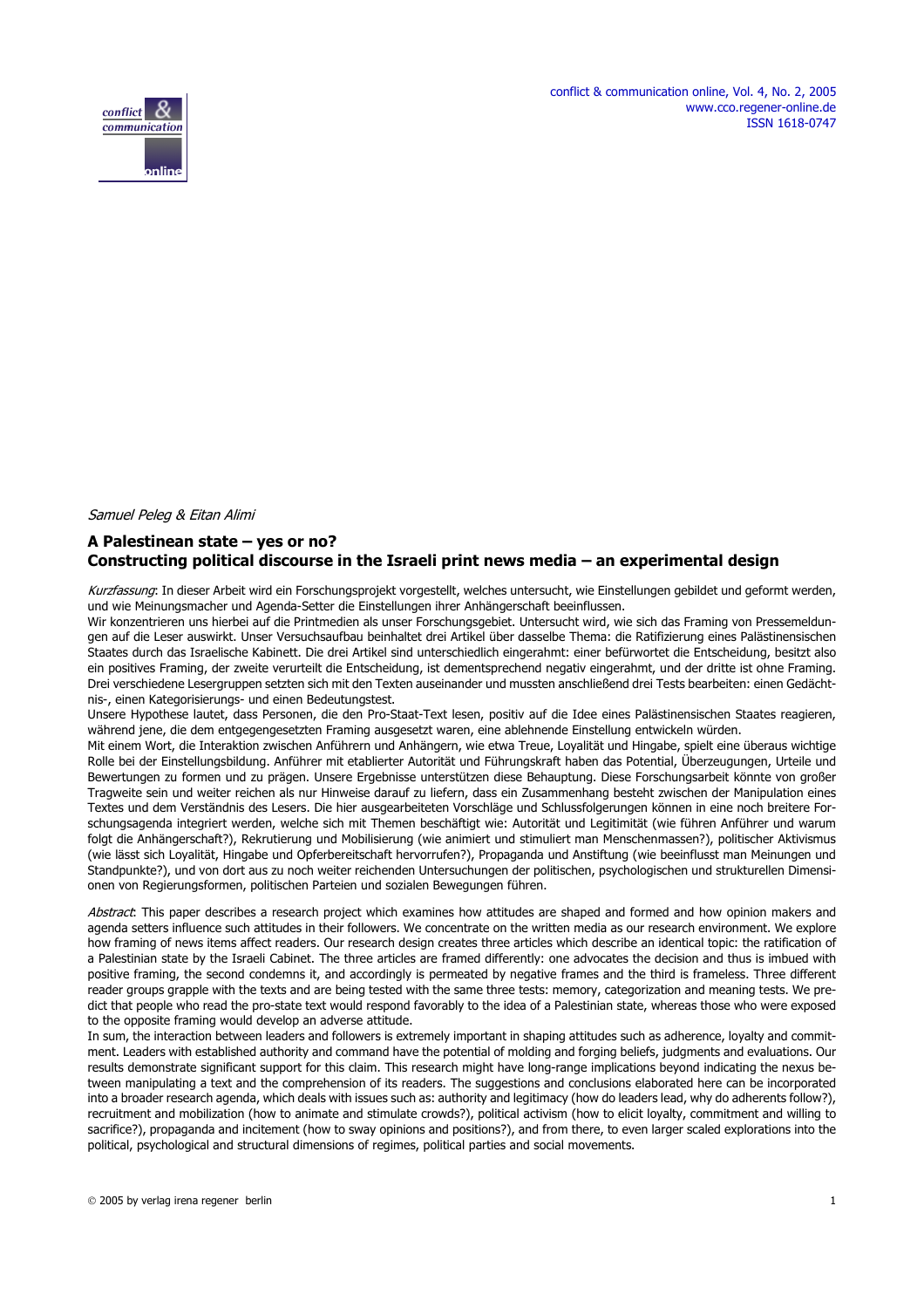# **I. Framing: How to Construct Interests to Realities**

How do people make sense of political issues, or how do they interpret and analyze the myriad of concepts, ideas, dilemmas and disagreements, which compose the conundrum of politics? What are the tools, which enable people to assess and construe meaning and solutions to political puzzles, and consequently, to choose and to identify with an obtainable preference? Alternatively, who propagates and circulates political preferences to the public, and how does this promulgation process transpire? How does the public become aware of the political agenda and is he genuinely and fairly being informed as to all relevant disputes and controversies? These questions are not to be taken for granted. Despite the persistence and centrality of political beliefs in our daily lives, most of them are ambivalent and unclear to the extent that habitually we cannot positively and assertively adhere to any, nonetheless defending them in the quarrels expected to emanate from incompatible understandings and interpretations of a plural society.

The research concentrates on the structuring of comprehension and interpretations to political reality in the context of the Israeli-Palestinian conflict, focusing on one particular facet: the possibility of an independent Palestinian state. This question will serve us to examine the processes and dynamics of constructing a public and political discourse, as it is conveyed to and understood by the readers of the written media. The post-modern mass media has become the principal site for manipulating public opinion. Gurevitch and Levy (1985) claim that the preponderance media messages in society and the emerging influence of the media discourse on public priorities turn the public communication channels into a conniving battle ground. One of the major devices in the shaping and reshaping of opinions is the concept of *framing*. To frame a story means to formulate a narrative, explicitly or subtly, which suits the narrator's needs and interests. A frame is composed of a cognitive and an emotional dimensions, which relate to two main questions: how to think of an issue, and what to do about it (Gamson and Modigliani, 1989). Our research examines frames that favor and disfavor the possibility of an independent Palestinian state. This is done by embedding the two opposing viewpoints in a similar text of report on current developments in the subject. A third version of the same text is added which bears no predetermined frame. Each formulation will be read separately by different reading groupings. Similar ensuing questions will be asked of each group. The purpose of the investigation is to explore the relation between patterns of media frames (both the structural and the content dimensions) and the various ways in which the reading public asserts its comprehension and realization of the relevant topic.

In the next section we underline the main themes of our research: the construction of political discourse by elites; the framing of messages, and the quest for a 'winning formula', which can allure audience and enhance authority and power. Next, we systematically examine techniques of text manipulation to detect changes of interpretation and comprehension with readers. An elaborated research design of three different tests is used for that purpose. Finally, preliminary results of an initial small-scaled experiment (n=26) are discussed as a precursor for a full-fledge study.

# **II. Some Guiding Questions**

Our initial assumption is, that whoever devises the public and political discourse and determines its direction, timing, rhetoric and repertoire of images and symbols, are the elites. The wider public is the attentive audience, the spectators or the readers (Peleg, 2003). The Elites, or the designers of public opinion consist of the political decision makers, military commanders and experts, community leaders and social activists, business moguls and industrialists and media tone-setters. These rivaling groups are involved in flagrant "wars of words" on vying interpretations of reality and their transmission to the public (Lakoff, 2000).

The contending views of the elites clash on the definitions of the issues at stake and on their relative importance. Each contender endeavors to create its own narrative in the most persuasive and coherent style to get the attention of the audience. The infiltration of a definition to the public discourse in line with the spirit and interest of a certain position demarcates an achievement to the belief and conviction of the "winning" elite. The interpretations that sustain the words battles become conspicuously prominent in the way ordinary citizens comprehend and discuss the issues of the hour. These explanations are transferred from the elites to the public through framing. The more the frames are simple, concise and effective the more capable they are of being immersed in the public discourse. If the frames are carefully selected to resonate with existing cultural and social norms, it would facilitate their assimilation in public usage even further (Snow et. Al, 1986; Gamson and Lasch, 1983).

The intriguing question that arises from the aforementioned assumption is whether a winning formula exists. Put it differently, what should be the characteristics of a frame that could capture readers' attention and direct their judgments and attitudes? This question takes us back to the issue of how does a frame work, and in what ways does it align intentions of leaders with comprehensions by recipients. If indeed, a frame is a narrative that structures and links events, occurrences, and developments into a coherent and consistent storyline (Tversky and Kahenman 1981; Kinder and Snders 1996), what would then constitutes a good story? What would constitute an intriguing narrative? The bulk of research on this topic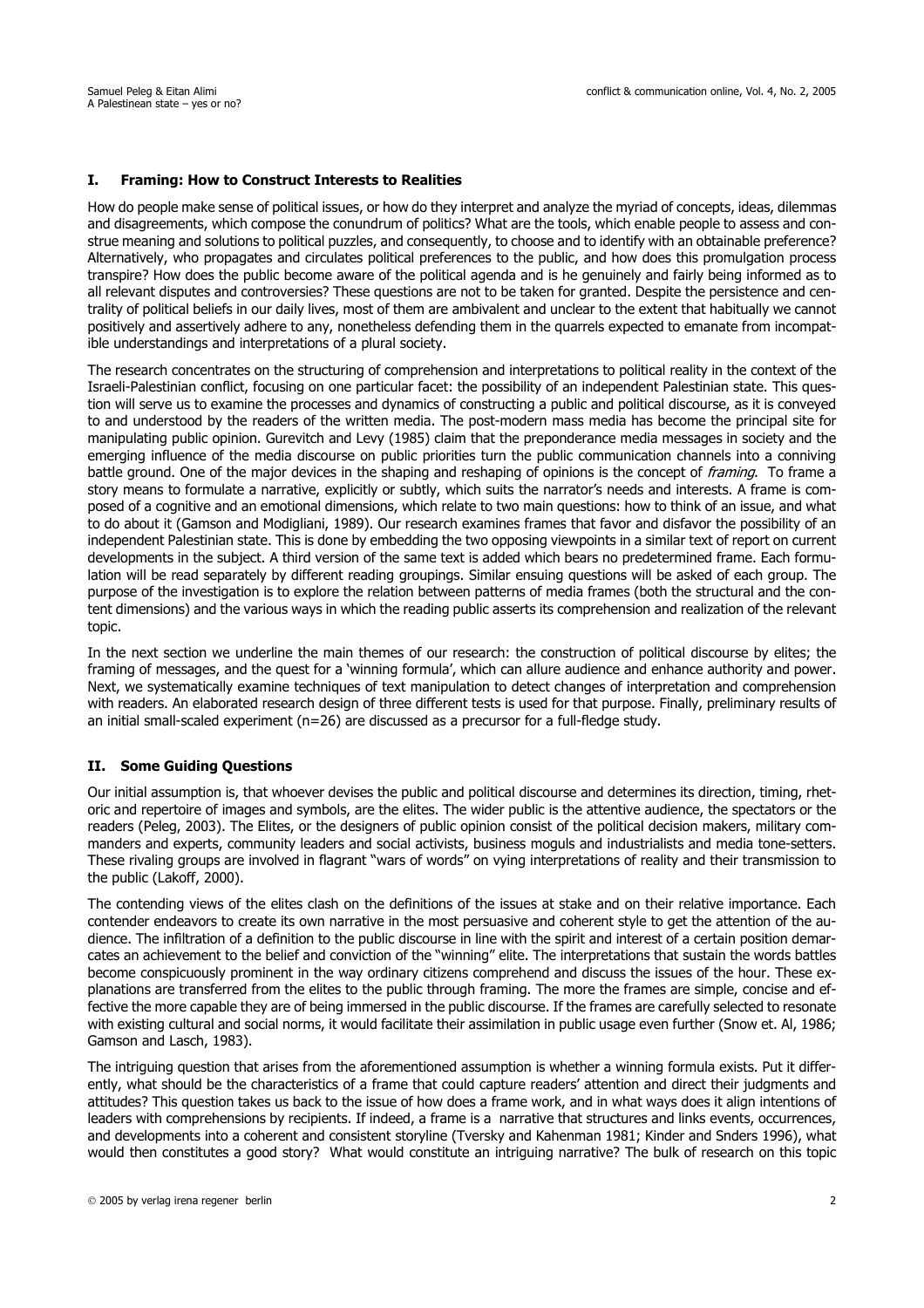tended to concentrate on the competence (or incompetence) of the narrator (Nelson and Kinder 1996), or on the forms of linkage and types of communication between speakers and listeners (Mandelberg 1997). Seldom, however, attention was given to listeners, viewers, and readers – to their set of interpretations and understandings. What would make a story interesting and appealing for readers? What would make readers adopt a story, using it as a cognitive mechanism for organizing their experience and making sense of their environment?

These sorts of questions shift our attention to the realm of cognitive psychology. More specifically, they focus on mechanisms of interpretation and comprehension by which readers handle information and massages. The research leads to operational questions such as how do these mechanisms operate; what generates a deeper level of comprehension; which texts, whether written or transmitted, would be better absorbed, and which emphases would be embraced and which deserted. The inquiry can be farther expanded towards the writers and disseminators, trying to detect rules of a more comprehended text. Furthermore, it can be asked to what extent is it possible to accommodate a massage to the needs, ambitions and general mood of an audience in order to harness readers to the political objectives of the writers? Here, the important issues of mobilization and consensus building become relevant by highlighting possible linkages between leaders and adherents. The interaction between elites and rank and file can be translated in two opposite directions: maintaining order and social control or challenging it. However, in each case, mobilizing people and rallying them around shared frames and understandings is crucial.

# **III. The Context: For and Against a Palestinian State**

Kinder and Berinsky (1999) combined two research directions in cognitive psychology to create an original framework to assess the comprehension level of readers and the extent of influence framing has on interpreting text. The first direction is taken from a series of studies on jury deliberations and how the decision on guilt or acquittal is arrived at (Pennington and Hastie, 1988, 1992). Their research clearly indicated two manners (or two frames) by which the findings and the evidence were presented to the members of the jury: in the order the defense and prosecution counselors presented the case according to their respective witnesses ('the witness order'), and in the order of temporal and causal events to create a linear and coherent story ('the story order'). The former adheres to trial management, considerations of jurisprudence and action-reaction dynamics between legal counselors of the rivaling parties. The latter aligns with the consistent logic of a narrative and the rationale of a storytelling. The conclusions of the research were unequivocal: members of the jury thought they had understood the case better, and cast their ballot accordingly, when they were exposed to the chronological account rather than the witness account. The consistency of the narrative, the coverage of all details and the logical unfolding of events from beginning to end, have convinced them that their decision was right.

The second line of inquiry also emphasized the idea that comprehension of a text increases if the story is told in a coherent and sensible way. Walter Kintsch's work (1998) concentrates on written articles and how their 'modification' augments comprehension of the messages the writers are interested in propagating. Kintsch discerns two ways in which text can be manipulated: a micro-structure and a macro-structure. The first is a change within the text, as for example, the difference in meaning that might emerge from reading "the IDF has entered the Cassbah of Nablus tonight" as opposed to reading "the IDF has entered the Cassbah of Nablus, the hub of terrorist activities, tonight". The second is a change of the text, a reorganization of paragraphs, division to sections, adding titles or captions, emphasizing or de-emphasizing certain portions of the wording. A dry and laconic story on a nightly raid in Nablus would win over readers less than a piece embellished with the title " the Cassbah of Nablus has been purified of terrorists". Such a positive framing to the military action is bound to elicit supportive comments of readers. Similarly, a critical frame to the same news would be transferred to the readers by a title like "Innocent civilians were killed tonight at the Cassbah of Nablus". This authentic information would appear in the positive formulation as well, albeit in a much humble, inconspicuous way.

These two mentioned studies underlined some of the readers' preferences: they tend to look for motivations and reasons and link them with outcomes. Thus they establish linearity and a story flow that elucidate its moral. Additionally, readers like to hear or read texts that support or enhance already existing, but not fully ascertained, beliefs and attitudes. Readers find it difficult to grapple with radical or ambivalent texts, which cause disorientation and undermine preconceived notions. The designers of frames are fully aware of this. They cultivate familiar cultural and moral beliefs and they nurture the causeeffect nexus in their messages.

The fusion of the two psychological works was our point of departure. We wanted to explore how newspaper readers in Israel make sense of what they read. We want to check how framing affects comprehension and what are the characteristics of a successful frame. We think that an effective way to detect and analyze changes in perception of texts is by experimentation. We intend to identify variations in appreciation of content by using experimental and control groups. Participants of each group will be given identical texts formulated in dissimilar, even opposing, frames. Our topic of choice is highly relevant and significant: the possibility of an independent Palestinian state. Our choice relies on three grounds: a) the bearing of the issue particularly in the aftermath of the fall of Husseinite Iraq and the regional political developments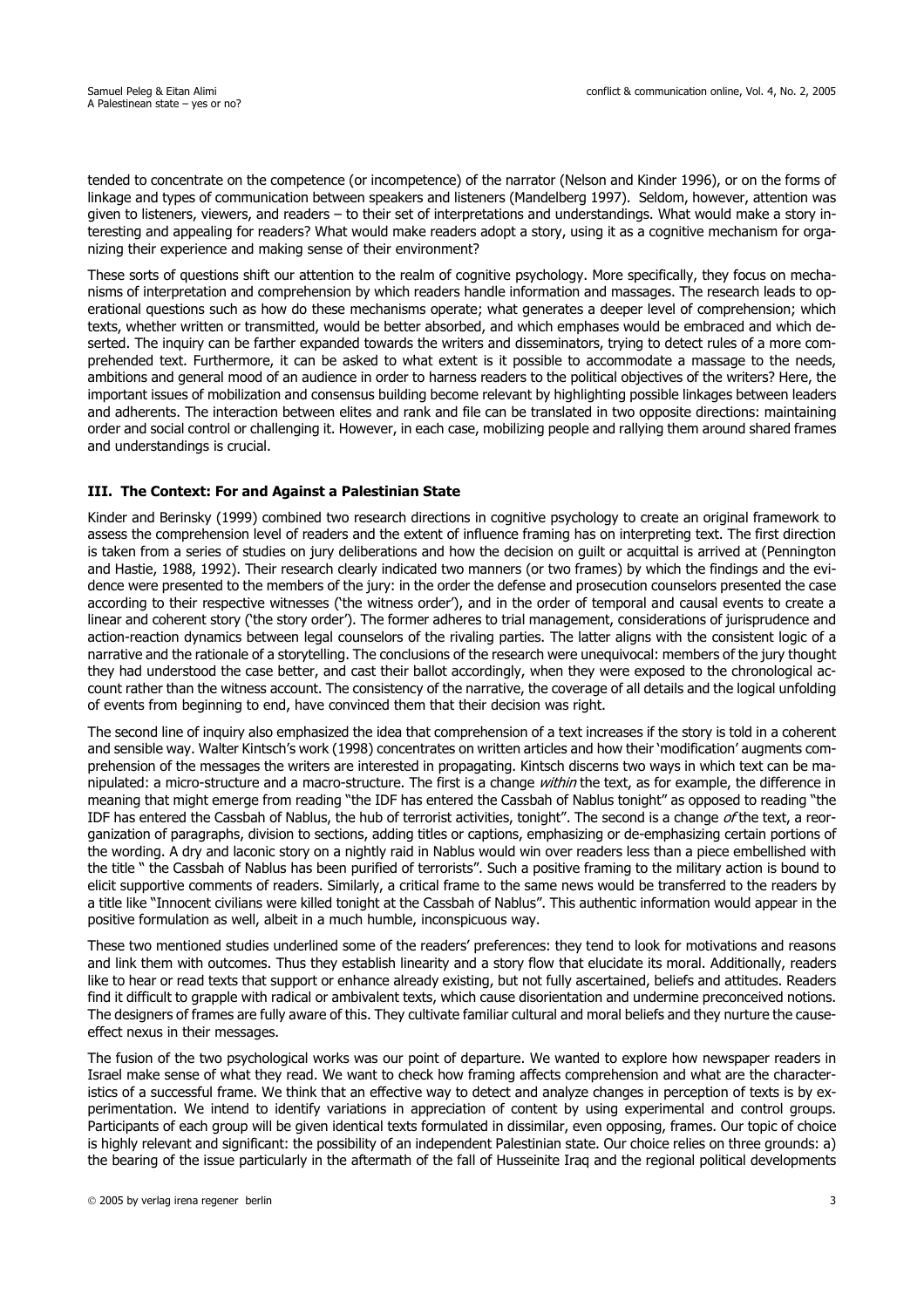expected to emerge from this significant change of power; b) the durability of the issue as one of the most salient bones of contention in the Middle East conflict; and c) the existence of entrenched emotions and views among most readers regarding that dilemma. These advantages carry a certain caveat as well: the ingrained opinions might contaminate our findings, especially of the third test, due to the inability to distinguish between a preconceived notion and a newly acquired notion from a given text. We will attend to this dilemma in our conclusion. In any case, the centrality of the Palestinian State idea among Israelis sustained the causal link between cause and effect, both among exponents and opponents of the idea, which was propitious to our cause.

Two frames, a positive and a negative approach to the possibility of a free Palestinian state, are examined. The experimental groups will read the framed texts, while a control group will be exposed to the same news report but in a conventional news format, i.e., a frameless text<sup>1</sup>. This narrative is reminiscent of the 'witness order' of Pennington and Hastie: a storyline, which does not insist on linear logic and a cause-effect scenario. Our initial assumption is that readers exposed to the frame favoring a Palestinian state will understand and interpret the issue in that vein, whereas those who received the opposite frame will grasp the same information in quite the contrary fashion. Ultimately, we surmise, comprehension hinges upon the writers' vantage point and their talent to sway the readers. The control group, we assume, is supposed to be averagely split between exponents and opponents. The principle of unity in material and information for each group must be diligently kept in order to avoid the attribution of variance to structural dissimilarities.

The favorable frame for a Palestinian state (hereunder- pro-state) will attempt to promote its narrative in support of a political process by emphases and nuances underscoring legitimacy, trust and empathy toward the Palestinian side. For instance, paying attention to the formal title of Abu Maazen, the Palestinian Prime Minister, to bestow on him the same grandeur Sharon and Bush enjoy; preceding the Israeli response with the Palestinian one, in order to give it more weight, and highlighting the constructive dimension in Abu Maazen's words by a selective subtitle. The hostile, or suspicious frame (hereunder- *anti-state*), will encourage in its text the opposite feelings: mistrust, de-legitimacy and apprehension of political developments. Therefore, this version will omit Abu-Maazen's formal title; no direct expressions of the Palestinian leader will be cited only indirect impression of his words in order to minimize any affinity to him; the Palestinian comment will come only after the Israeli one and a subtitle will underline its destructive and threatening face. The word Palestinians will appear as Philistines in the negative text to remind readers of the old Biblical foe of the Israelites. The pro-state text will emphasize the advantages of an independent state, while the risks will be scattered and absorbed all over the article until they lose their logic and lucidity. The *anti-state* text will do the same, only conversely (see appendix 1).

The three groups of readers will consist of students, about 40 to 50 in each group. The student population has some merits: a) facing the budget limitations- our ability as university lecturers to reach potential participants in a most efficient and parsimonious way; b) most students experience a stage in life, in which their world-view is not quite cemented, and thus, they are relatively open to the type of manipulation we want to test; c) contrary to other groups, students tend to "talk politics" (Gamson, 1992) more frequently and can be more comfortably identified as an "attentive crowd" in line with Russell Dalton (1988), and finally, d) the students' population can be defined as pluralistic and as including members of all sections of society<sup>2</sup>. All respondents will be briefed together on the objectives of the experiment. We will describe our intention as attempting to observe the influence of a pertinent political news item on political interest and the propensity to political activism. Then, they will be randomly assigned to their reading groups, and each one will fill out a personal details form such as gender, age, religion, ethnicity, ideological and political affiliation and the extent of interest and awareness of political issues<sup>3</sup> (see appendix number 3). After consolidating the three groups, they will be given the three prospective formulations of the same news item. Every participant is allowed only one thorough reading. Upon completion of the reading, respondents will be tested along three dimensions of comprehension: memory, categorization and meaning (Kinder and Berinsky, 1999). The three tests, or assignments, are the following:

1. Memory: In this first test, the short-term memory of the readers is examined. Respondents are asked to list ten items (in words or sentences) from the material they just read. They are asked to cite exactly as was written in order to impose a unified and solid criterion on the validity of items mentioned. The assumption guiding this test is that memory will be aided and enhanced by framing. Thus, it is expected that readers of the manipulated texts will remember

<sup>1.</sup> Some claim (among them, one of the authors of this paper), that there are no frameless texts at all and that every text conceals normative messages on behalf of the writer's beliefs. This is a legitimate claim, however, the distinction here pertains to structured and systematic manipulation of texts, which are geared at the overt and explicit persuasion of the reader in a specific ideological direction. This is not the case of an essay whereby the author's opinion is subtly and mistakenly "sneaked in".

<sup>2.</sup> These would be college students, whereby the political and socio-economic profile of the students tends to be more balanced and more reflective of the general Israeli population than university students (see Appendix no. 2 for a description of distributions).

<sup>3.</sup> The purpose of this questionnaire is twofold: first, we are interested in the demographic information about respondents; second, we are interested in their opinion on sociopolitical matters. The first purpose will supply us with a cross-sectional sample and help us determine how representative our group. The second purpose will give us insight on positions and opinions regarding current affairs, in which we intend to make use later when we measure change.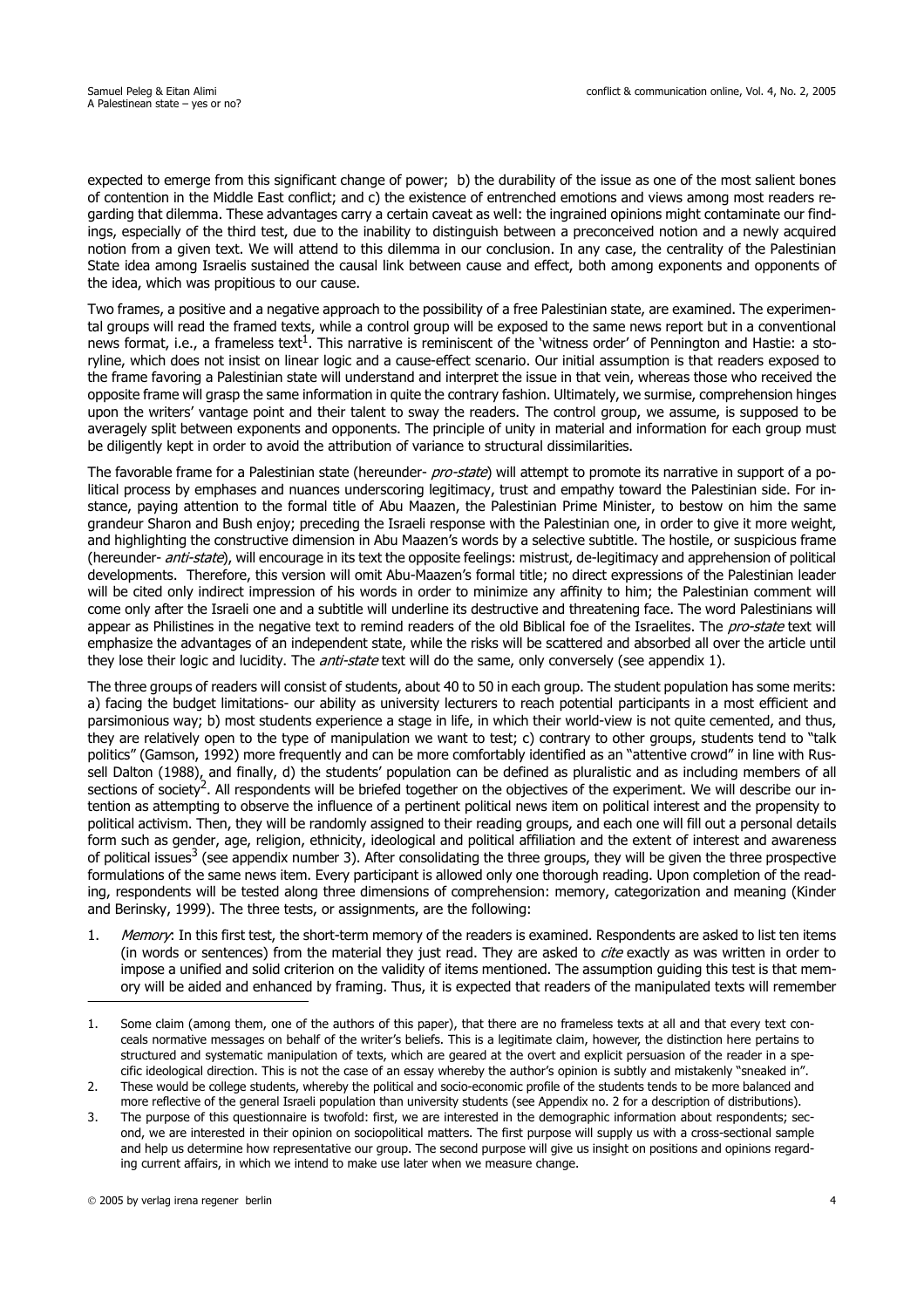items more vividly than those who dealt with the non-treated material, and that the items memorized will be those in tune with the prevailing frame. That is, the readers of the *pro-state* frame will remember items acknowledging the state while those in the opposite group will recall items admonishing it.

- 2. Categorization: This is a more profound test of our attempt to discover how text is comprehended. Beyond the immediate process of the short-term memory, participants will be requested to aggregate the items they managed to recollect into groups and categories. Here, in addition to instant memory, respondents need to engage in identification, characterization and classification processes. Assuming that indeed, structured text influence comprehension, this test will help indicating how framing influence associations, labeling and organization.
- 3. Meaning: The final test investigates the implication of each item in the eyes of the readers. After the classification procedure, we will use a questionnaire in which each respondent will be asked to assign meaning and significance to what they managed to remember and categorize. They will have to attribute both descriptive and normative meaning to each item (what it is and what it should be), and how can this meaning be realized (Snow and Benford, 1988; Gamson and Modigliani, 1989).

Figure number 1 illustrates the experimental design:



#### Figure 1: The Experimental Design

We started up with a trial run of 26 respondents. We wanted to verify the reliability and validity of the framed texts, as well as the three assignments. We also sought to assess whether the handling of the text was too crude and thus, easily traced by readers. Lastly, we wanted to ascertain whether the questionnaires really gauge what they are supposed to and that the variance in response is due to differences of interpretation and understanding and not due to the ambiguity of the questions (Polit, 1996)<sup>1</sup>. Two statistical software are used to process the data obtained: SPSS and ANTHROPAC. The latter

<sup>1.</sup> We used two different reliability tests: the Cronbach alpha at 0.70 and the Guttman Split-Half method at 0.61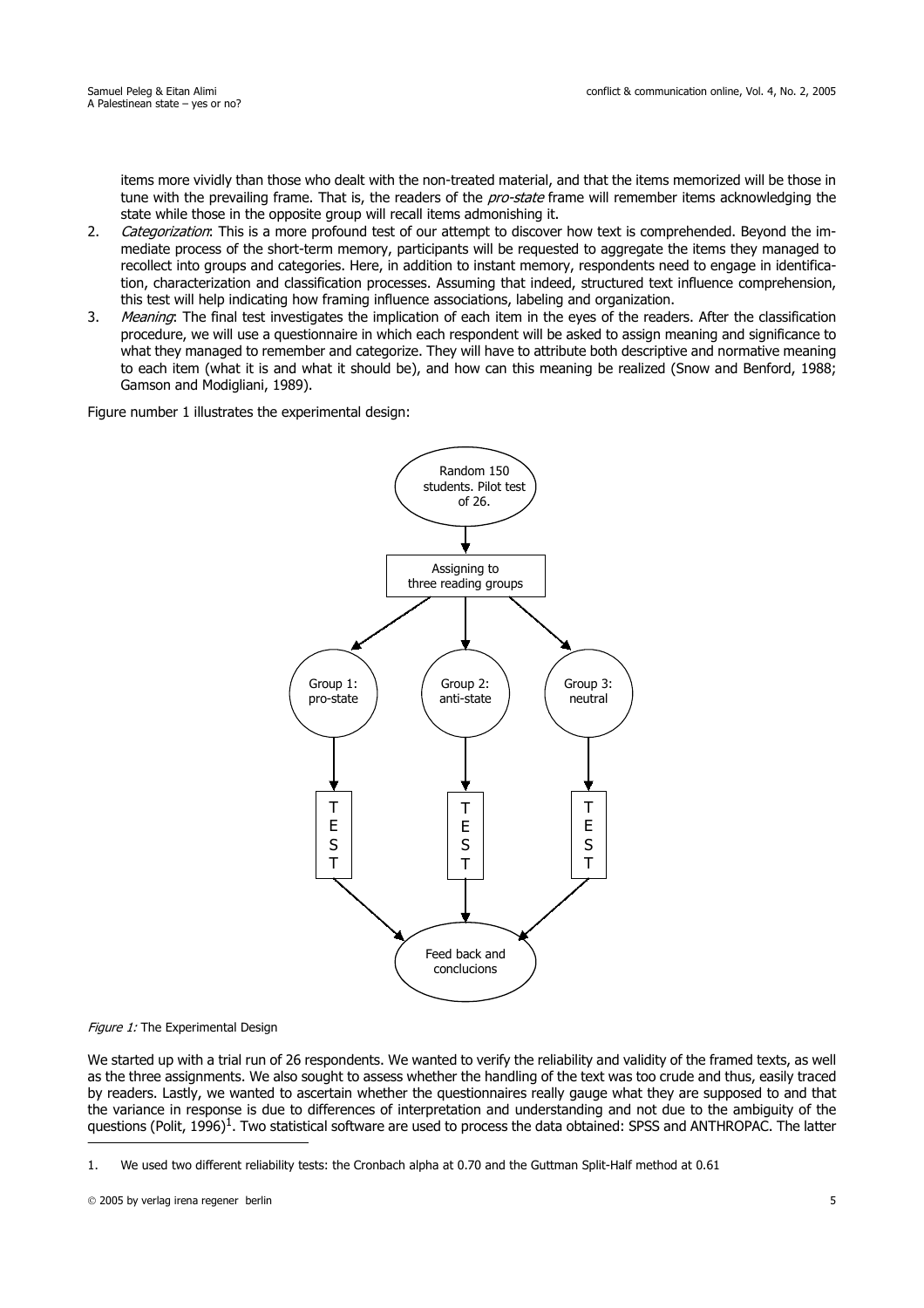is useful for classification of the research participants according to the ways they categorize the various information items provided by us during the second phase of the measurement – the categorization test.<sup>1</sup> The preliminary findings are introduced at the end of each test. But due to the modest sample of the initial experiment, we point out early suppositions wit humble regard of statistical significance.

# **IV. Processing And Analyzing The Data**

The Recall Test – comprises of those text items participants were asked to provide (a maximum of 10). We intended to code those items according to the various texts read by the different groups (pro-state, anti-state, neutral) together with the specific text items a given participants recalled. In addition to counting the text items each participant recalled, we payed careful attention to those items coded as "pro-Palestinian state," "anti-Palestinian state," and "neutral," as can be seen in table 1.

| Participant No. | Participant group   "pro-state"<br>laffiliation |         | "neutral" | "anti-state" | <b>Total items</b><br>recalled |
|-----------------|-------------------------------------------------|---------|-----------|--------------|--------------------------------|
| Participant 1   | Group 1                                         | 5(0.5)  | 1(0.1)    | 4(0.4)       | 10                             |
| Participant 2   | Group 3                                         | 2(0.25) | 5(0.63)   | 1(0.12)      |                                |
| Participant 3   | Group 2                                         | 4(0.66) | 2(0.33)   | 0(0)         |                                |
| Participant 4   | Group 3                                         | 0(0)    | 7(0.77)   | 2(0.22)      |                                |

\* Values in parentheses represent the relative weight of recalled items (e.g. 4 out of 6 equals to 0.66).

### Table 1: Coding of Items Recalled

Two closely related questions come to mind. The first and more general question is whether those who were exposed to a thematically structured text would indeed recall more items than those exposed to episodically structured text. Concomitantly, we ask whether those participants exposed to a "pro-Palestinian state" would recall more items coded as "pro state" than participants exposed to the other two types of text.

In order to answer these questions, we calculated the relative weight for the number of answers each participant gave within a given category. For example, the first participant in the above figure provided five out of ten items coded as "pro state" for which the relative weight is 0.5. We follow the same calculation for the other participants within each category. The final product constituted three scales, one for each category, ranging from 0.0 (zero items recalled) to 1.0 (ten items recalled in a given category). Next, we performed several one-way analyses of variance (ANOVA) for testing statistically significant variance among the readers of the various types of text (our independent variable, namely, the frame in each text) pertaining to the scale mean calculated for each category in the dependent variable, that is, participants' ability to recall and comprehend the items.

The more general question of whether or not readers of a thematically structured text recalled more items than recalled by readers in a non-structured text is addressed by an analysis of variance as well. This time the dependent variable is not a calculated mean scale for a given text type from the relative weights, rather it is the sum of items participants recalled (the last column in table 2). As such, this scale will range from zero (no item) to ten (ten items recalled). Here too, we tested for significant difference among participants from the various groups and sum of items they recalled.

Preliminary Findings: Inspecting the findings from a bi-variate distribution and the three analyses of variance reveals interesting patterns.<sup>2</sup> Our first question: whether those participants who read a thematic text would recall more items than those who read structured text – receive a clear-cut answer. Participants who were exposed to the latter recalled more items than those who were exposed to a non-structured text. Strikingly, despite the

small sample, the differences between the group means turned out to be statistically significant at the level of 95% (f=4.26; df=2; p=.02). An illustration of this pattern is seen in Figure 2-a.

<sup>1.</sup> ANTHROPAC is designed for data collection and analysis. It allows the use of both qualitative and quantitative data and the performance of descriptive and inferential statistics such as pile-sorting and cluster analysis.

<sup>2.</sup> Prior to the actual coding of the items recalled we carefully went over various possibilities and decided whether they would be coded as pro-state, anti-state or neutral. Whenever we confronted a lack of agreement over the actual coding of a specific recalled item we used the textual context as the criterion upon which a decision was reached at. Lastly, a given item was counted only when it had been recalled in high level of accuracy. For example, we counted "road map plan" (originally "road map") yet rejected "occupation is undesired…future generations" (originally "it is not right for Israel to maintain the occupation over three and a half millions Palestinians."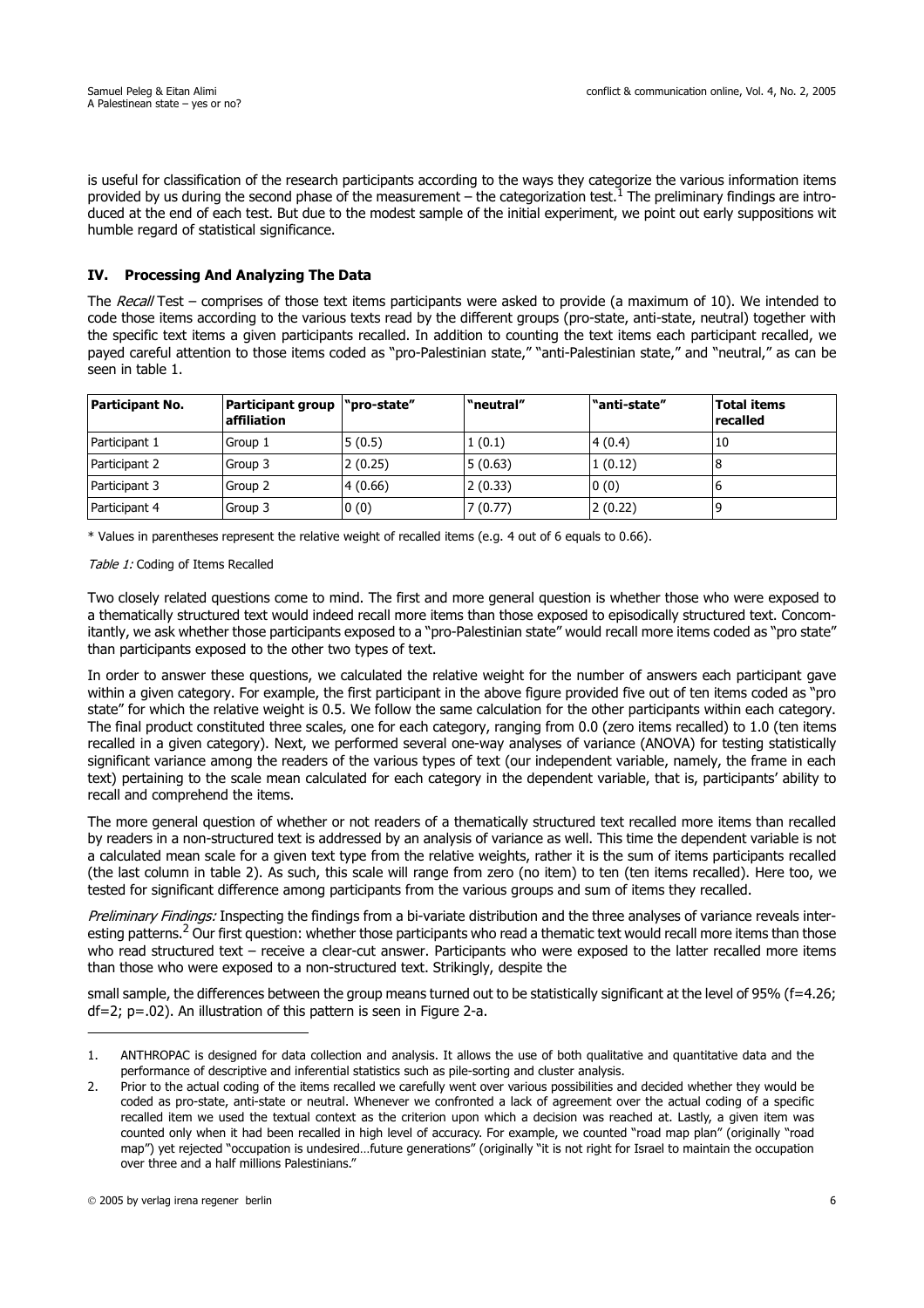

Total Items recalled



Our second question, whether participants who read a specific text recalled more items pertaining to their version than participants who read the two other texts. As can be seen in Figure 2-b, summarizing the results from the analysis of variance performed for each of the three items scale, while it is possible to detect a crude pattern, it is less obvious compared to the first question. Recall that each items scale ranges from 0.0 to 1.0, calculated by the relative weight of the number of items coded as, for example, anti-state of the total items recalled for a given participant.

| Group            |                                     | Pro-state Scale Mean /ANOVA 1  Anti-state Scale Mean /ANOVA 2   Neutral Scale Mean /ANOVA 3 |     |
|------------------|-------------------------------------|---------------------------------------------------------------------------------------------|-----|
| Pro-state        | .36                                 | .23                                                                                         | .39 |
| Anti-state       | .26                                 | .33                                                                                         | .39 |
| Neutral          | .49                                 | .18                                                                                         | .31 |
| IF               | 2.57                                | 2.60                                                                                        | .49 |
| Sig.             | .09                                 | .09                                                                                         | .61 |
| LSD <sup>a</sup> | Neutral and Anti-state $- p < 0.05$ | Neutral and Anti-state $- p < .05$                                                          |     |

a. LSD is considered as a fairly liberal POST HOC test. A larger sample size would necessitate a more conservative test such as Tukey.

#### Figure 2-b: Groups by Scale Means

Again, while the difference among the group means is not statistically significant, an interesting pattern seems to surface nonetheless. Whereas the *pro-state* mean is higher than the *anti-state* mean in the case of participants from the *pro-state* group, the neutral scale mean is higher than both, which seems to contradict our expectation that participants who read the episodic text would receive a lower scale mean compared with participants who were exposed to thematic text. Comparing across the columns, it seems that this pattern is consistent. A simple explanation to this pattern is that neutrality over the issue of a Palestinian state in the context of the Israeli society is far from being the case; it is almost unrealistic to expect Israeli citizens to be indifferent to such an issue. The fact the neutral scale mean is the lowest across the three groups coupled with the fact no POST HOC test came out statistically significant, strengthens our proposed explanation. For our purpose, the difference between participants who read the two thematic texts is indicative. Clearly, participants who read a *pro-state* text recalled more pro-state items, and participants who read *anti-state* text recalled more anti-state items. The difference between within group variance and between groups variance is less distinct in the case of participants who read a neutral text.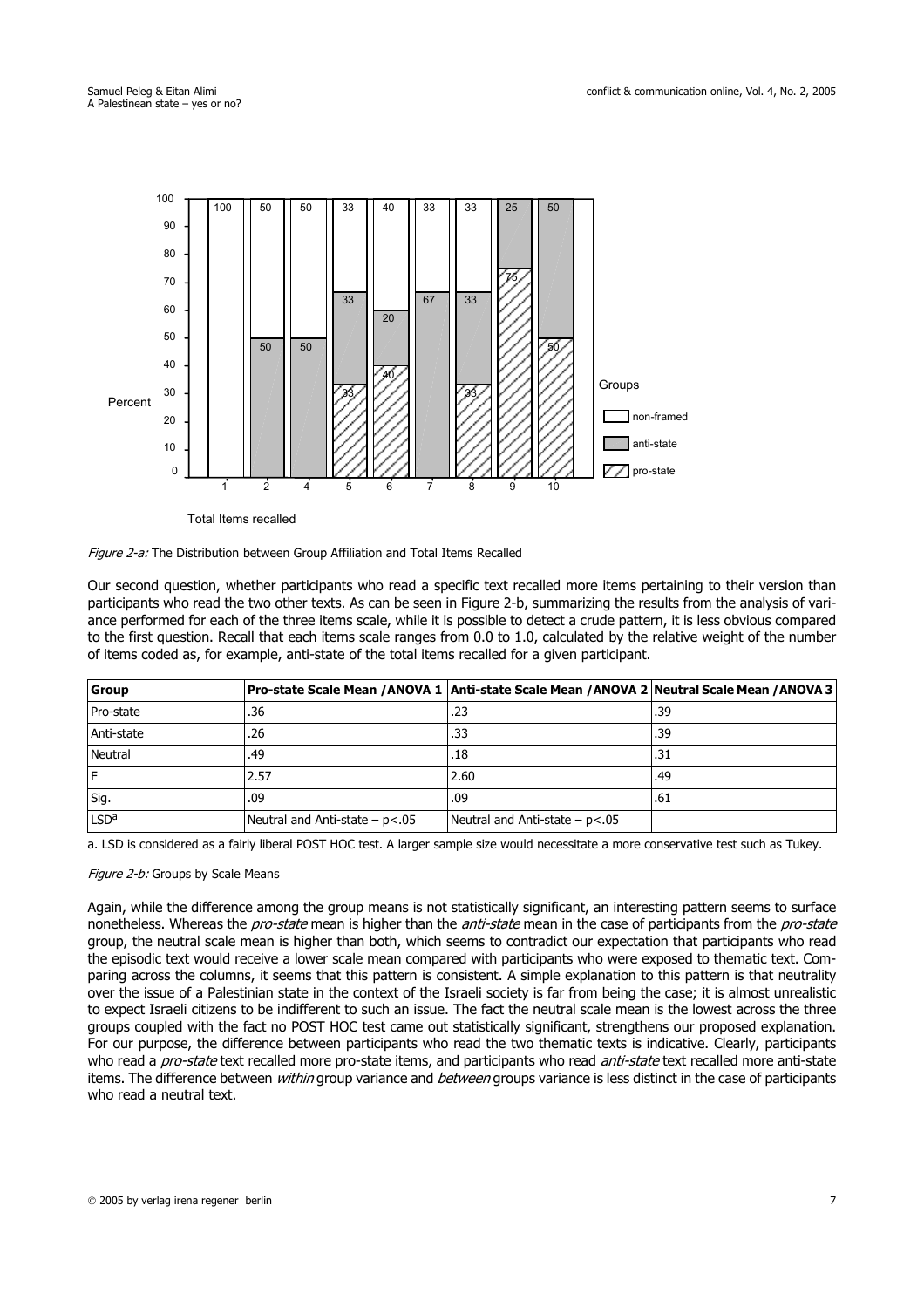## **The Categorization Test**

In the ultimate experiment, the gathered data from the categorization test will be analyzed using ANTHROPAC. The categorization test asks the participants to classify information items provided by us, according to various categories. There are no predetermined categories. Rather, the participants put together categories of items associated together according to their own independent judgment. The test is designed to examine the extent of similarity and/or lack of similarity among the clusters constructed by participants in the three separate groups. We ask whether it is possible to detect similar patterns of cluster construction among participants within a given group, and are these patterns distinctively differ from those made by participants from the other groups. Our hypothesis claimed that if readers of the same group similarly categorize disparate items together in a significantly different manner than other groups, it was owing to the framed text they read.

The analysis requires the organization of data in their respective categories. This method of classification is done using a co-occurrence matrix (Coxson, 1999). A co-occurrence matrix reflects myriad of items combination possibilities based on the memory of each participant. A particular informative item is represented by the intersection of column and row in a symmetrical matrix. Whenever an informative item in a given column and an informative item in a given row were put into the same category, the intersection (a cell in the matrix) is marked "1." If the same two informative items are not part of a category the cell in the matrix is marked as "0." For example, if a given participant chose to associate together "terrorist acts" (item 1) and "existential threat" (item 2) in the same category, yet "economic growth" (item 3) in a different category, the intersection cell of item 1 and item 2 will get "1", and "0" in the intersection cell of item 1 and item 3.

The patterns of categories construction by the participants are read gradually and cumulatively into the matrix, where each cell contains the mode of intersection occurrences of the various informative items. In a situation where all participants, say, from the "anti state" group associated "terrorist acts" with "existential threat" together while none associated "terrorist acts" with "economic growth," we would get thirty co-occurrences in the intersection cell for "terrorist acts" and "existential threat" as is the number of participants in the group. We would get, however, "0" in the intersection cell for "terrorist acts" with "economic growth," as not one participant in the group associated the two items. Table 2 illustrates this process.

|                               | <b>Terrorist acts</b> | <b>Existential threat</b> | <b>Economic growth</b> | <b>Military collaboration</b> |
|-------------------------------|-----------------------|---------------------------|------------------------|-------------------------------|
| <b>Terrorist acts</b>         |                       |                           |                        |                               |
| <b>Existential threat</b>     | 1/1/1/1/1/30          |                           |                        |                               |
| <b>Economic growth</b>        |                       |                           |                        | 0/1                           |
| <b>Military collaboration</b> |                       |                           |                        |                               |

Table 2: Co-Occurrences Matrix

Three matrices were constructed, one for each group. Each contains the different classifications conducted by all participants in a given group as they are aggregated to form the total classifications for the group. Each cell in the matrix represented the mode- the numbers of occurrences two informative items were associated together in the same category.

The analysis of the matrices will be conducted using additional two statistical procedures: Cluster Analysis (CA) and Multi Dimensional Scaling (MDS). CA inductively detects groupings of cases in the data, in our case groupings among informative items. MDS adds to this process by locating every item on a multi dimensional space, thereby allowing additional visualization of the categorization patterns. Of the various groupings, formation of clusters, methods in CA we will use Hierarchical Clustering which is appropriate for analyzing category classifications (Coxon, 1999) as is the case here. In this method, clustering begins by finding the closest pair of cases according to a distance measure and combines them to form a cluster. The algorithm continues one-step at a time, joining pairs of cases, pairs of clusters, or a case with a cluster, until all the data are in one cluster. The clustering steps are displayed in an icicle plot or tree (dendrogram). The method is hierarchical because once two clusters are joined, they remain together until the final step.<sup>1</sup>

Finally, we intend to examine the total categorizations conducted by participants in each group (a MDS for each matrix) and accumulated into the co-occurrences matrix, while trying to detect meaningful and discernable dimensions in the way informative items are scattered over a space. The idea is that these dimensions will be useful in reflecting the similarity and dissimilarity (the distance) observed among the categorized informative items. MDS organizes data in a pre-specified number of dimensions, three in our case, in an attempt to examine the extent to which distances between items can be reproduced within a given configuration formed. Similar to CA, MDS uses algorithm for assessing possible configurations such that the configuration that better reflects the gathering of data is chosen. In other words, the more discernable dimensions gleaned from the scattered data better the fit between the configuration and the observed distances is.

<sup>1.</sup> Several techniques in hierarchical method exist, which differ in the calculation of the distance between each pair of cases and/ or clusters. The convention, which we plan to follow, is to use at least two techniques for minimizing the possible influence of a given technique on the final clustering.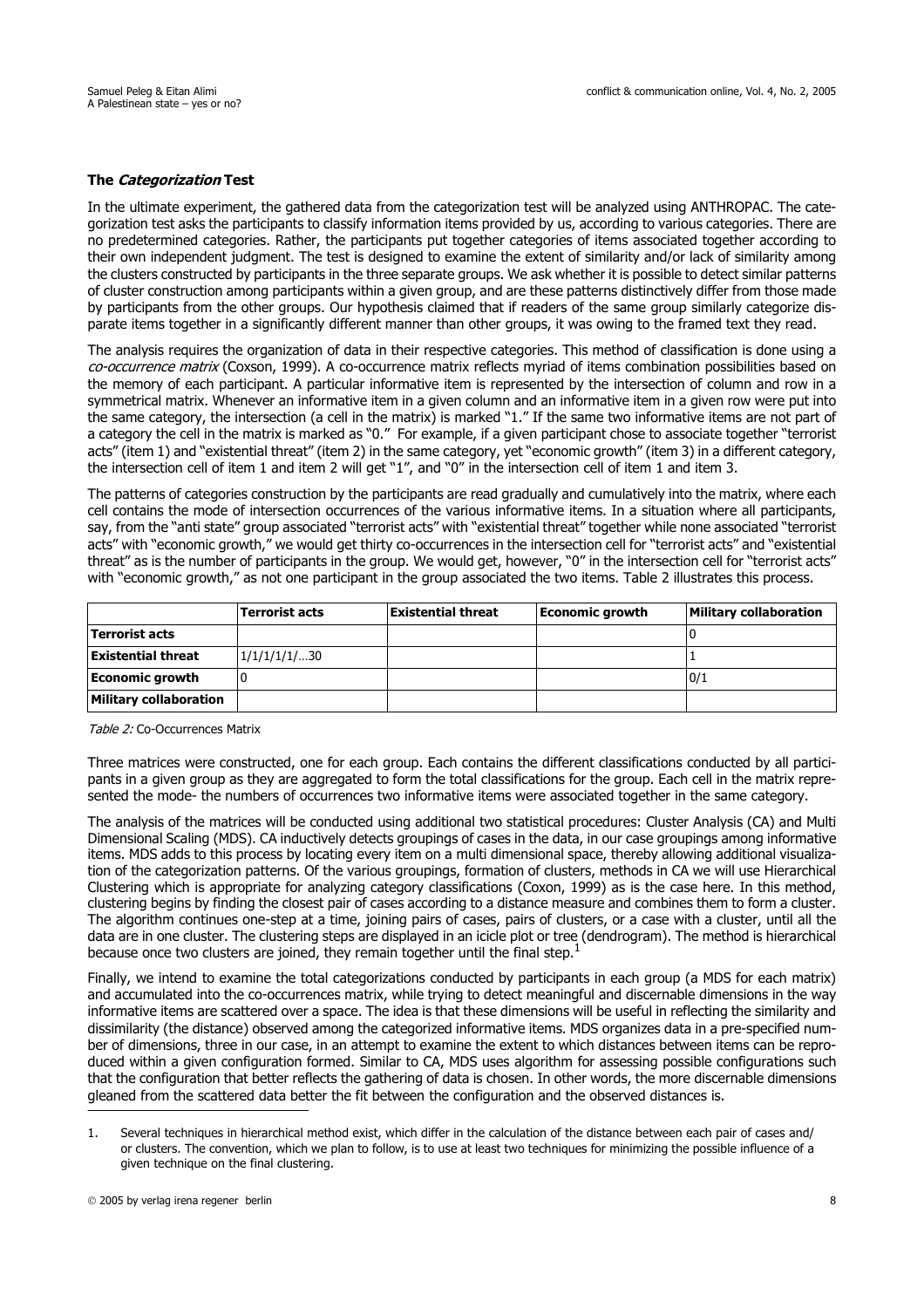Figure 4 demonstrates the configuration of cases in a three dimensions MDS. In our example, based on data from the Minorities at Risk, 2002), the level of practicing freedom of expression in three distinct religions, hence three dimensions, is examined. As can be seen, in two dimensions, Islam and Buddhism, a discernable gathering of cases is formed.



#### Figure 4: MDS configuration

Preliminary Findings: Due to the small sample, we conducted only the manual run of the co-occurrence matrices. Respondents were given 15 items from all versions of the text. We counted how many times pro, anti and neutral items were batched together. Then we inspected the various combinations made by each group. We hypothesized that among the *pro*state readers more combinations of items favoring this condition would be found, while hybrids of pro and anti items lumped together, would be rare. We expected an opposite trend with the *anti-state* readers. The matrices created 105 cells (15 cells at the horizontal axis times 15 cells at the vertical axis divided by two due to the symmetry and subtracting the 15 cells in which each item crosses with itself), where each cell holds the choices of each member in a group. The multiplication of the cell number with the readers number supplies the general number of entries in each matrix. Within this general figure the anti-anti, pro-pro, neutral-pro, neutral-anti and neutral-neutral cells can be identified (see appendix number 4). Out of the 26 readers, eight were pro-state, nine were anti-state and nine read a frame-less piece. Of the fifteen items supplied to them, nine were defined as pro-items, four as anti-items and two neutral. In the combinations analysis some interesting patterns were detected:

In the *pro-state* group a full consensus was formed only once, when all eight members matched the item "improving the Israeli economy" with "progress in the political process". Despite the internal logic this nexus presents, in the neutral group only five members (55%) put them together, while in the *anti-state* group only four (44%). Thus, it is probable that the structured framing favoring a Palestinian State influenced the pro-sate readers in their categorization routine more than those who weren't exposed to the same version of the text.

On the other side of the combinations spectrum, there were nine cells in both framed text groups, with the value zero. In other words, nine potential combinations of items were not paired by anyone. However, there was a difference: while in the *pro-state* group six of these cases (66%) were pro and anti items meetings and the other three diffused among the rest of the potential options, among the *anti-state* readers the "zero-cases" were divided equally between anti-pro meetings and the other matching possibilities. The consistency revealed in the categorization of the pro-state readers is evident relative to their counterparts. Among the no-frame readers thirteen "zero-cases" were detected, whereby ten cases (77%) were pro-anti combinations. It is likely that they were more restrained in classifying items due to the lack of guiding framing in their text. On the other hand, the same absence of directives might have enabled more flexibility of interpretation because among the no-frame readers the number of cells in which most respondents (five to seven) matched items together is twice as high as in the two framed-text groups. Whereas in the neutral group twenty cells received the value of 1(for positive matching) from the majority of the group, only ten cells of the pro-state and eleven cells of the anti-state gathered similar support. This finding demonstrates the limited leeway the structured text readers have had trying to understand the meaning of the items. They were categorizing items in a more concise and concentrated fashion while the no-frame text readers were more experimental and speculative in their ordering.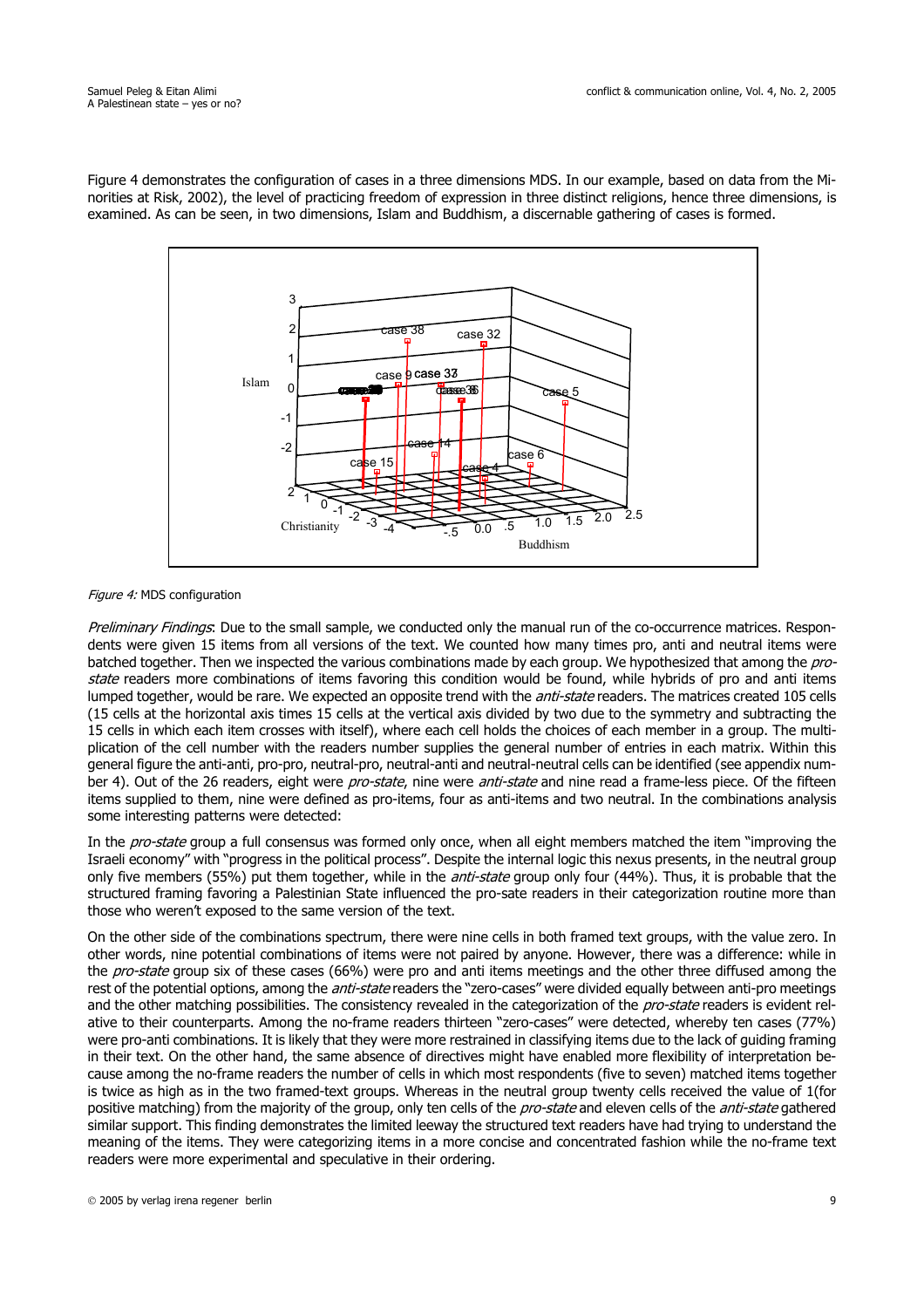One result that does not support our assumption is disclosed in the *anti-state* matrix. Out of 54 possible cases of anti-anti pairing, a match we assumed would be solidly identified by readers of text offending a Palestinian State, only ten cases were marked as 1, that is, a mere 18.5% of that group referred anti-state items to the same category. By comparison, in the *pro-state* group, out of the 288 cases (36 cells X 8 participants), in 114 of them (39.5%) pro items were arranged together. This disparity might stem from the different interpretation the *anti-state* readers gave to some of their items. As described in appendix 2, some of the items given to respondents might be perceived as ambivalent. It is plausible that owing to the negative perspective in the *anti-state* text, some of the items were understood by readers of that group in an adverse way to what we had intended. For example, the item freeze on settlements, mentioned in the text with regard to the conditions of advancing the peace process, and thus, emphasized by us as a pro-state item, might be perceived in a text hostile to withdrawal as having a negative and menacing meaning, hence consequently marked as an anti item. Selecting the items in this test becomes, therefore, a highly responsible task.

### **The Meaning Test**

The third test is the test of meaning, or the test of the ultimate comprehension. At this stage we handed out another questionnaire, in which respondents were asked how they understood and analyzed the significance and relevance of each remembered item, both descriptively and normatively, and how was it possible to realize this meaning. Each question in the questionnaire is a research variable, and the statistical procedures to be implemented hinge upon the measurement level. Following this logic, cross-tabulation is used to investigate the relation between various meanings assigned to each question and the affiliation to a particular reading group. This statistical technique allows us, for example, to examine the affinity between the meaning allotted to the variable "the importance of reciprocity in the negotiations with the Palestinians" and the belonging to a specific group, for instance the *pro-state* group: How was the answer affected by the exclusive material that group was appointed to read. Such patterns of association may be analyzed according to the socio-demographic data we obtained in a preliminary questionnaire. Thus, it can be asked whether the relation discovered between the meaning given to, for example, the variable "economic growth as a result of an independent Palestinian state" and a reader of a certain framed text is due to the respondent's area of residence or her involvement in politics. Finally, we used appropriate association tests and criteria to measure the statistical significance of our initial assumption, that framing in and of a text influences the comprehension of the material.

Preliminary Findings: What was the meaning attached by participants from the various groups to the multiple statements/ questions? Is it possible to detect discernable patterns regarding the relationship between the participant's group and the level of importance granted to a statement such as "A Palestinian territorial continuity is not an existential threat to Israel"? As can be seen in Figure 5-a, a general pattern in support of our hypothesis surfaced. It seems that while the majority of participants who read a *pro-state* text are divided between "approval" and "approval/disapproval" of such a statement, among those participants who read an *anti-state* text the category "disapproval" dominates.



Figure 5-a: Level of Territorial Continuity Threat to Israel by Group Affiliation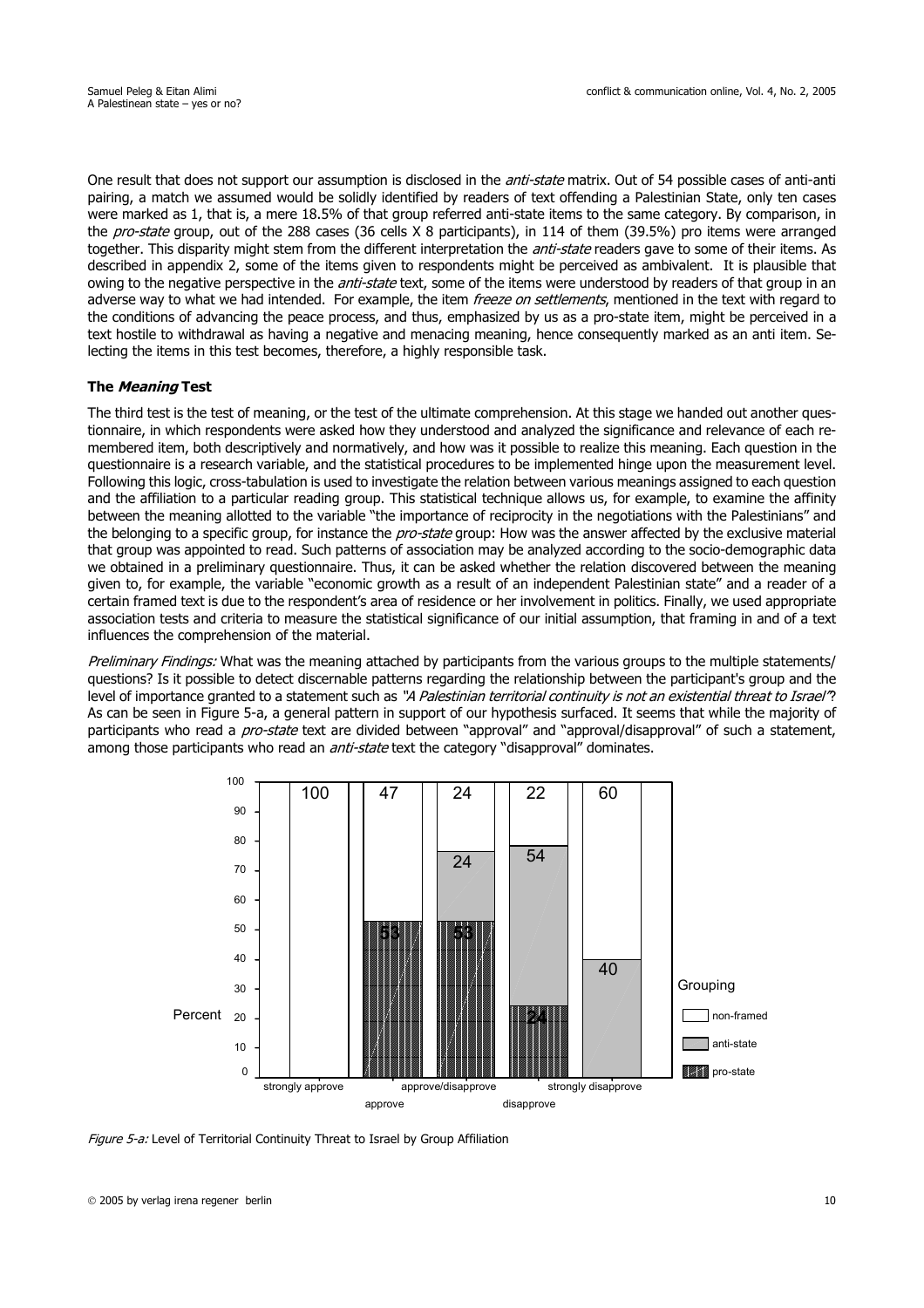Examining the relationship between group affiliation and level of agreement with the statement "US Involvement is Detrimental to the Resolution of the Conflict" produced less clear-cut findings. Whereas the pro-state text portraved the US administration involvement in a more positive manner and as crucial to the implementation of the Road Map, the *anti-state* text emphasized the US administration in general and President Bush's lack of genuine interest and commitment to the situation in the region. The neutral text provided an informative coverage pertaining to the US involvement.



Figure 5-b: Detrimental US Involvement by Group Affiliation

Evidently, and as hypothesized, readers of the neutral text were the only ones who "approve/disapprove" with the statement; unexpectedly they are also the only ones who "strongly approve" of the statement that US involvement is detrimental to resolution of the conflict. Such a mixed pattern surfaced with readers of the pro-state text as well. It seems that prostate readers dominate in both "strongly disapprove" category (as expected) and, unexpectedly, "approve" category. It is possible to argue that such a mixed pattern can be representing of the lack of a straightforward US policy in regard to involvement in the conflict and, arguably, a widespread notion held by many Israelis that US involvement is not necessarily beneficial to promoting a resolution to the conflict.

Finally, for capturing the general pattern of the relationship between group affiliation and the meaning attached to the ten statements all together we structured an index. The index represents a continuum ranging from "complete agreement" (designated by  $10 -$  pro-state text) to "complete disagreement" (designated by  $50 -$  anti-state text). Figure 5-c presents the descriptive findings of the ANOVA used for testing the possibility of a discernable difference between participants' group affiliation and their index's grades.

| assignment index: Low=pro/high=anti |                             |       |                |            |             |             |         |         |  |  |  |
|-------------------------------------|-----------------------------|-------|----------------|------------|-------------|-------------|---------|---------|--|--|--|
|                                     | 95% Confidence Interval for |       |                |            |             |             |         |         |  |  |  |
|                                     |                             |       |                |            |             | Mean        |         |         |  |  |  |
|                                     | N                           | Mean  | Std. Deviation | Std. Error | Lower Bound | Upper Bound | Minimum | Maximum |  |  |  |
| pro-state                           | 8                           | 23.63 | 4.207          | 1.487      | 20.11       | 27.14       | 16      | 28      |  |  |  |
| anti-state                          | 9                           | 25.56 | 5.028          | 1.676      | 21.69       | 29.42       | 19      | 33      |  |  |  |
| non-framed                          | 9                           | 30.00 | 4.444          | 1.481      | 26.58       | 33.42       | 24      | 39      |  |  |  |
| Total                               | 26                          | 26.50 | 5.171          | 1.014      | 24.41       | 28.59       | 16      | 39      |  |  |  |

**Descriptives**

Figure 5-c: Group Affiliation by Index's Characteristics

Comparing between the mean values of *pro-state* and *anti-state* readers, it seems our hypothesis that readers of a *pro*state text would tend to attach higher importance to the various statements, hence the relatively closer mean value to 10 (23.6) than readers of the *anti-state* text (25.5). This result is further strengthened by the minimum and maximum values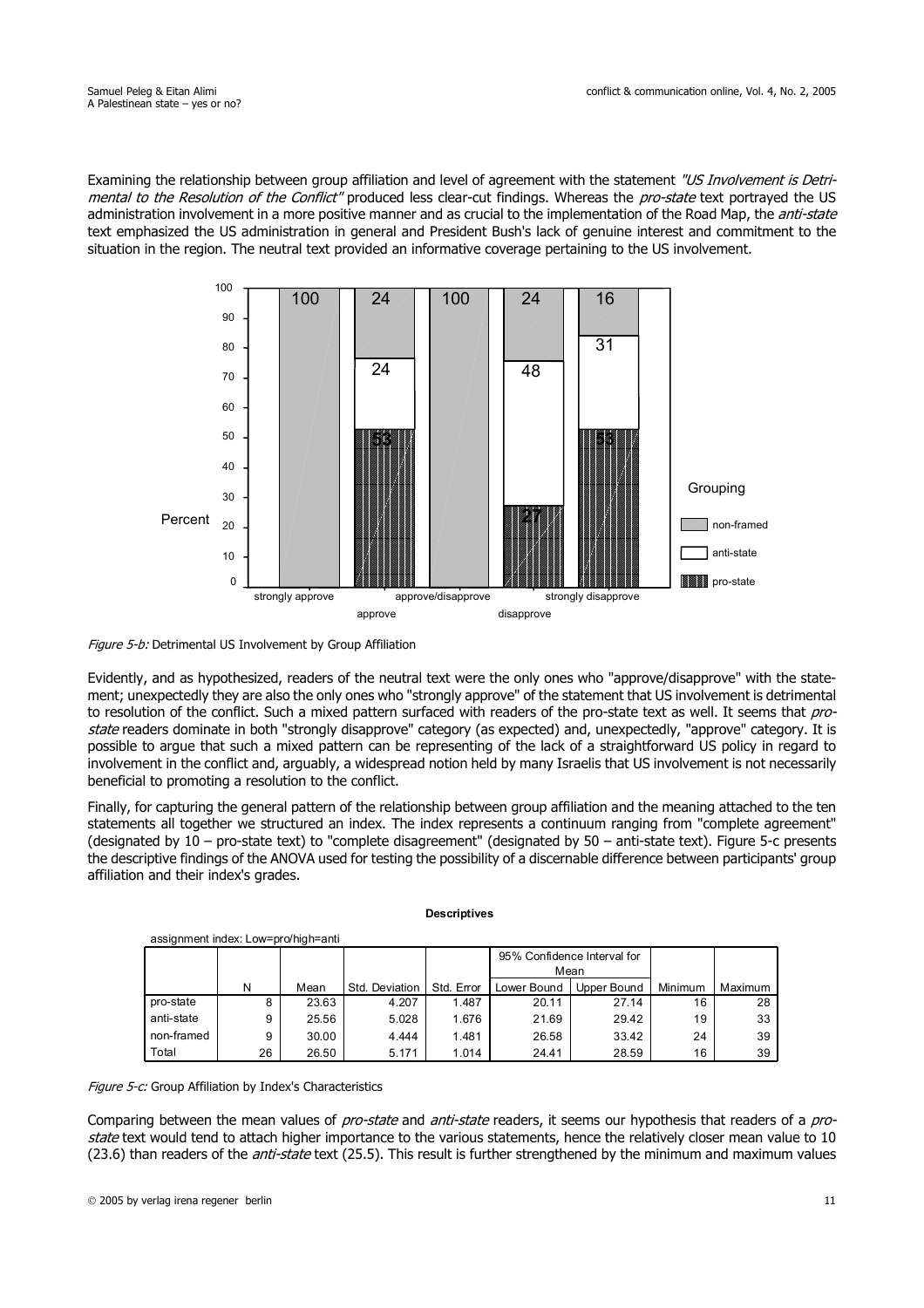range for each group: pro-state readers do not exceed 30 (16---28) whereas anti-state readers are relatively closer to the "complete disagreement" pole (19---33). We do not see these results as fully supporting our hypothesis regarding a far more distinct differentiation between readers of the structured texts. A developing pattern, however, exists, as is demonstrated also by the index grade of readers of the non-structured text, which is congruent with our hypothesis.

# **V. Conclusions**

Our point of departure has been the communication between the disseminators of political messages and their audiences. Political mobilization and activism necessitate a meaningful interaction between leaders and led. This contact is enhanced and secured once elites guarantee that their messages are appropriately understood by followers. Our research offers an experimental model to answer two questions: 1) How is a political text comprehended by a target audience, and how, as a result of such understanding, readers make sense of their environment? And 2) Who disseminates the messages and how do political alternatives conveyed to the readers? How is the public informed of the political agenda and is he equally and fairly updated regarding possible solutions? Is there a 'winning formula', capable of capturing the public's attention and manipulate its conception and knowledge? If there is one, what are its characteristics? The connection between the message sender and receiver brings out the notion of framing and the way it unites the intentions of the leader and the needs and conclusions of the adherent. The model is realized through framing notions and interpretations on the Israeli-Palestinian conflict, more specifically, the possibility of an independent Palestinian state. We asked the research participants to express their opinion regarding such a state. We were measuring the association between their responses and the material they read. We wanted to find out to what extent their opinion was shaped by the frames concealed in the text.

Several conclusions and lessons emerge from our preliminary experiment and three tests:

- 1. In the first test, the memory test, we assumed that the readers who were exposed to a structured text would recall more items than those who read unstructured text. Moreover, we hypothesized that the type of items recalled would be stipulated by the kind of group they were assigned to (*pro-state* members remembering *pro-state* items and so forth). The results show that, indeed, there is a significant variance between the groups in the *amount* of items recalled, and that the framed-text groups remembered more. The *nature* of items recalled also confirmed with the different versions of texts, but to a lesser extent.
- 2. In the second test, the categorization test, we surmised that similar patterns of categorization might be found among members of certain groups, and that these patterns would be significantly different from other groups. The results prove us right, though to a milder extent than expected. Each of the structured text groups indeed emphasized its respective items but there were some items that were evenly classified by both teams. This is attributed to items, which might have been interpreted as either pro or anti state. In any case, the framed text groups were more assertive and clear in their matching than the non-framed text readers. The latter, as we suspected, classified their items randomly and unguided.
- 3. In the meaning test we attempted to detect an association between the meaning readers assigned to statements and the version of text they read. For example, we assumed that a statement such as "A Palestinian territorial continuity is not an existential threat to Israel" would be strongly objected by the anti-state group. This assumption gains some support, albeit not as decisive as we had expected. Along a general index of agreement or no agreement with the assertions, the distinction between the no frame text readers to the framed text readers was more noticed than in between the two opposing framed texts.

In summation, our research uses the challenge of an independent Palestinian state to find out to what degree the opinion building process can be swayed or meddled with when inculcating texts with conscious and intentional frames. As we plan to expand the scope of this research, our attention is focused on three points: 1) Items selected for categorization must be unambiguous and clear-cut. 2) A change of topic might be considered. Comprehension might be affected by the acuteness and prevalence of a subject. In our study, the existence of a Palestinian State is critical in the minds of many Israelis. Thus, their opinion might have been forged by prior notion rather than framing. A less vulnerable topic may be more constructive. 3) Finally, an accurate prediction of opinion change is difficult to obtain in a single reading session. A more reliable expectation of opinion changing might be based on several rounds of exposure to texts and repeated testing. This type of panel research may give more validity to our preliminary findings.

This research might have long-range implications beyond indicating the nexus between manipulating a text and the comprehension of its readers. The suggestions and conclusions elaborated here can be incorporated into a broader research agenda, which deals with issues such as: authority and legitimacy (how do leaders lead, why do adherents follow?), recruitment and mobilization (how to animate and stimulate crowds?), political activism (how to elicit loyalty, commitment and willing to sacrifice?), propaganda and incitement (how to sway opinions and positions?), and from there, to even larger scaled explorations into the political, psychological and structural dimensions of regimes, political parties and social movements. If, indeed, this heuristic project holds the genetic code of understanding these central phenomena, then the road ahead is long and onerous but duly invigorating as well.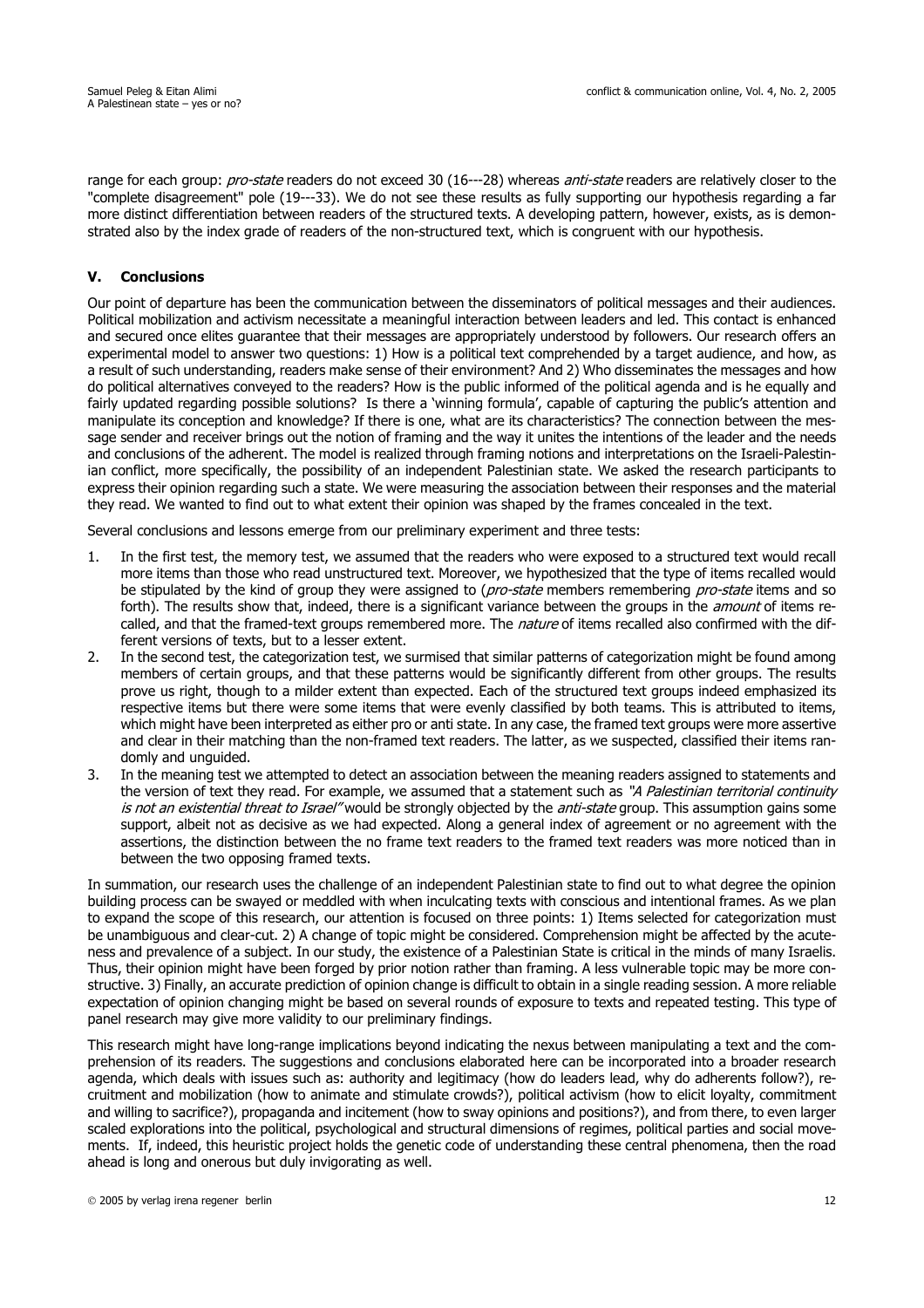#### References

- Berinski A. and D. Kinder (1999) Understanding Cosovo: Framing News and Meanings. Paper presented at the APSA Annual Meeting, Atlanta.
- Coxon A. (1999) Sorting Data: Collection and Analysis. Sage University Papers on Quantitative Applications in the Social Sciences, 07-127. Newbury Park, CA: Sage.
- Dalton R. (1988) Citizen Politics in Western Democracies. New Jersey: Chatham House.
- Gamson W. (1992) Talking Politics. Cambridge: Cambridge University Press.
- Gamson W. and C. Lasch (1983) The Political Culture of Social Welfare Policy. In S. Spiro and E. Yaar (Eds.) Evaluating the Welfare State. New York: Academic Press.
- Gamson W. and A. Modigliani (1987) The Changing Culture of Affirmative Action. In Research in Political Sociology, ed R. Braumgart, vol. 3, Greenwich, CT: JAI.
- Gamson W. and A. Modigliani (1989) Media Discourse and Public Opinion on Nuclear Power: A Constructionist Approach. American Journal of Sociology, 95: 1-37.
- Gurevitch M. and M. Levy. (1985) Mass Communication Review Yearbook 5. Beverly Hills, CA: Sage.
- Kinder D. and L. Sanders (1996) Divided by Color: Racial Politics and Democratic Ideals. Chicago: Chicago University Press.
- Kintsch W. (1998) Comprehension: A Paradigm for Cognition. Cambridge UK: Cambridge University Press.
- Lakoff R. (2000) The Language War. Berkeley: University of California Press.
- Mendelberg T. (1997) Executing Hortons: Racial Crime in 1988 Presidential Campaign. Public Opinion Quarterly, 61:134-57.
- Minorities at Risk (2002) www.cidcm.umd.edu/inscr/mar
- Nelson T. and D. Kinder (1996) Issue Frames and Group Centrism in American Public Opinion. Journal of Politics 58: 1055-78.
- Peleg S. (2002) "If words could Kill: The Peace Process and the failure of the Israeli political discourse", in state and society vol. 2, no. 3, pp. 421-444 (Hebrew).
- Pennington N. and R. Hastie (1992) Examining the Evidence: Tests of the Story Model for Juror Decision-Making. Journal of Personality and Social Psychology 62, 2: 189-206.
- Pennington N. and R. Hastie (1988) Explanation-Based Decision-Making: Effects of Memory Structure on Judgment. Journal of Experimental Psychology, 14, 3: 521-33.
- Polit D. (1996) Data Analysis and Statistics. Stamford, Connecticut: Appleton and Lange.
- Snow D. and R. Benford (1988) Ideology, Frame Resonance and Participant Mobilization, in B. Klandermans, H. Kriesi and S. Tarrow (eds.): From Structure to Action. Greenwich, CT: JAI Press.
- Snow D., E. Burke, S. Worden and R. Benford (1986) Frame Alignment Processes, Microbilization and Movement Participation. American Sociological Review 51:464-81.

Tversky A. and Kahneman D. (1981) The Framing of Decisions and the Psychology of Choice. Science, 211: 453-8.

#### **Appendix I: Three Versions of Text**

### **THE GOVERNMENT RATIFIED THE ROAD MAP: AGREED TO THE ESTABLISHMENT OF A PALESTINIAN STATE** Nathan Guttman and Arnon Regular

#### **Prime Minister Ariel Sharon will meet the Palestinian Prime Minister Mahmud Abbas to discuss the implementation of the first phase of the Road Map, which means a principled Israeli acceptance of a Palestinian State and the freezing of all Jewish settlements.**

The government ratified the Road Map yesterday with a 12 to 7 majority. Four ministers abstained. Against the Road Map were ministers Landau, Katz and Scheransky and all the NRP and National Unity ministers. Netanyahu, Livnat, Naveh and Hanegbi abstained.

Before the vote Sharon said: A Palestinian State is not my life dream, but looking ahead, it is not right for Israel to rule three and a half million Palestinians. As one who knows every mountain and hill, I am familiar with the ideology, but we must seek a solution for future generations.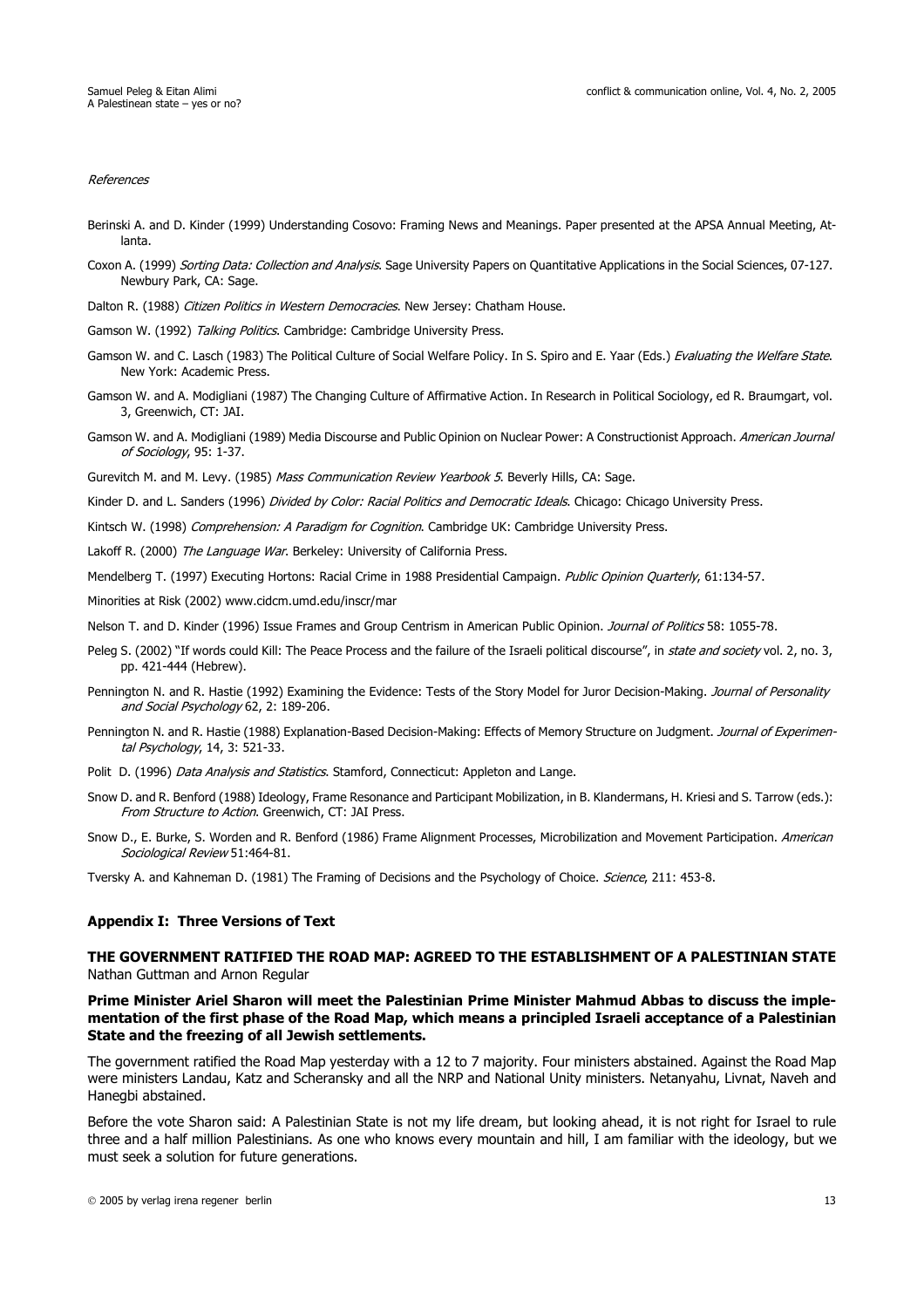Sharon clarified in the outset of the deliberations, that lasted six hours, that the fourteen reservations Israel submitted to the American administration are 'red-lines' in realizing the plan. He added that as we progress in the political path, the economic situation would improve.

Abu Maazen's reacted: " the ratification of the Road Map is an important and positive first step but the real test is the implementation of the entire plan. The Israeli reservations are not part of the Map and therefore, irrelevant to its implementation. In addition, they are unacceptable to the Palestinians.

The American administration praised the Israeli decision. The spokesperson of President bush, who vacationed in his Texas ranch, said that this was an important move forward. The spokesperson added that "they were expecting to work with all parties in the region to realize the vision of peace President bush presented in his June 24 speech".

#### **Version 1: The Non-Framed Text**

### **THE GOVERNMENT RATIFIED THE ROAD MAP: AGREED TO THE ESTABLISHMENT OF A PALESTINIAN STATE** Nathan Guttman and Arnon Regular

**Prime Minister Ariel Sharon will meet Abu-Maazen, the Palestinian Prime Minister to discuss the implementation of the first phase of the Road Map, which means a principled Israeli acceptance of a Palestinian State and the freezing of all Jewish settlements.** 

### Big majority in the Government

The government ratified the Road Map yesterday with a 12 to 7 majority. Four ministers abstained. Against the Road Map were ministers Landau, Katz and Scheransky and all the NRP and National Unity ministers. Netanyahu, Livnat, Naveh and Hanegbi abstained.

### Abu Maazen: The Ratification- An Important First Step

Palestinian Prime Minister Abu Maazen's reacted: " the ratification of the Road Map is an important and positive first step but the real test is the implementation of the entire plan. The Israeli reservations are not part of the Map and therefore, irrelevant to its implementation. In addition, they are unacceptable to the Palestinians.

### Sharon: A Solution for Future Generations

Before the vote Sharon said: A Palestinian State is not my life dream, but looking ahead, it is not right for Israel to rule three and a half million Palestinians. As one who knows every mountain and hill, I am familiar with the ideology, but we must seek a solution for future generations. Sharon clarified in the outset of the deliberations, that lasted six hours, that the fourteen reservations Israel submitted to the American administration are 'red-lines' in realizing the plan. He added that as we progress in the political path, the economic situation would improve.

#### President Bush Praised the Decision

The American administration praised the Israeli decision. The spokesperson of President bush, who vacationed in his Texas ranch, said that this was an important move forward. The spokesperson added that "they were expecting to work with all parties in the region to realize the vision of peace President bush presented in his June 24 speech".

#### **Version 2: The Pro-State Text**

### **THE GOVERNMENT RATIFIED THE ROAD MAP: AGREED TO THE ESTABLISHMENT OF A PALESTINIAN STATE** Nathan Guttman and Arnon Regular

### **Prime Minister Ariel Sharon will meet Abu Maazen the Palestinian Prime Minister, to discuss the implementation of the first phase of the Road Map, which means an Israeli acceptance of a Palestinian State and the freezing of settlements.**

### Almost Half the Government did not Support the Decision

The government ratified the Road Map yesterday with a 12 to 7 majority. Four ministers abstained. Against the Road Map were ministers Landau, Katz and Scheransky and all the NRP and National Unity ministers. Netanyahu, Livnat, Naveh and Hanegbi abstained.

#### Sharon: Not My Life Dream

Before the vote Sharon said: A Palestinian State is not my life dream, but looking ahead, it is not right for Israel to rule three and a half million Palestinians. As one who knows every mountain and hill, I am familiar with the ideology, but we must seek a solution for future generations. Sharon clarified in the outset of the deliberations, that lasted six hours, that the fourteen reservations Israel submitted to the American administration are 'red-lines' in realizing the plan. He added that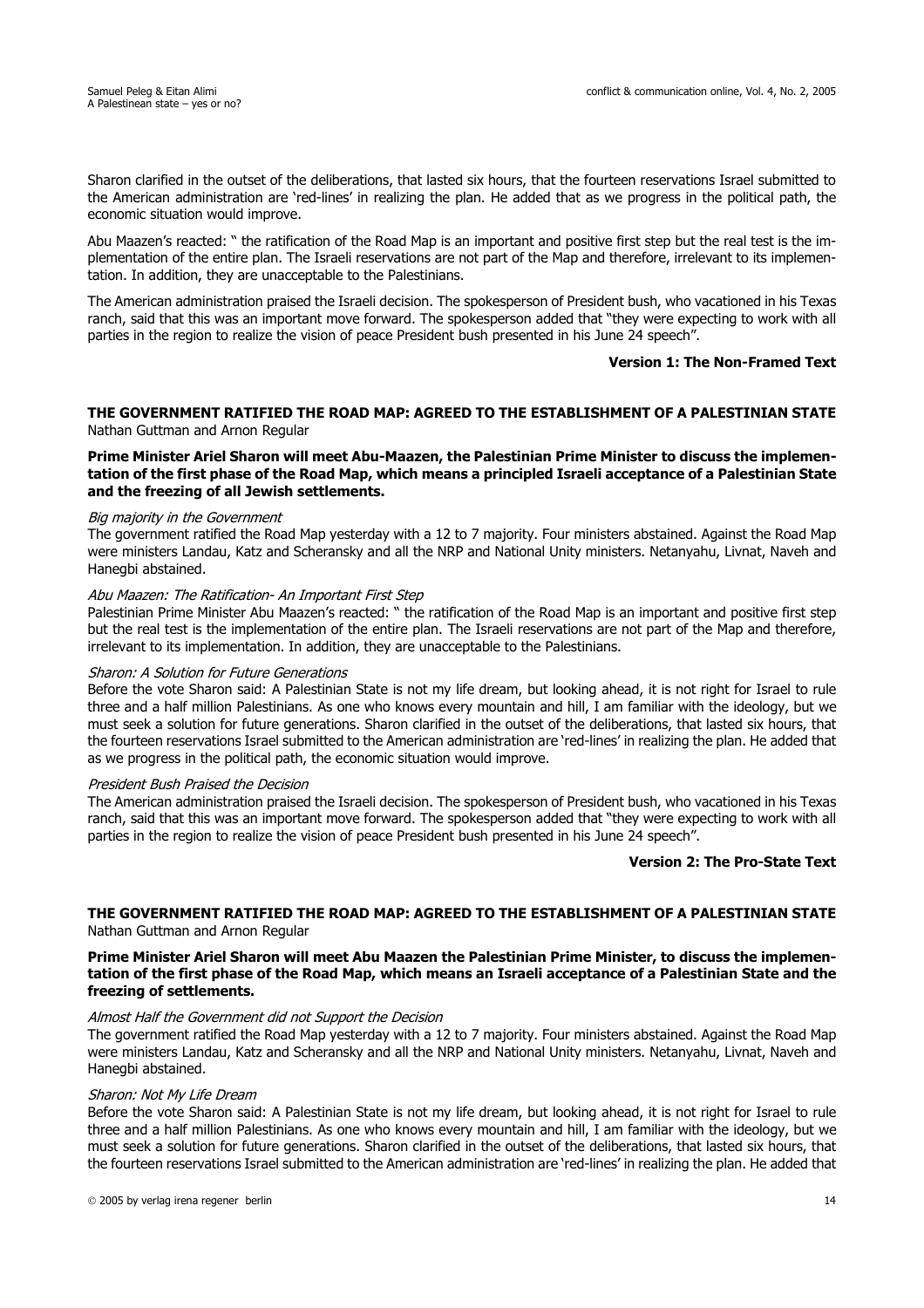as we progress in the political path, the economic situation would improve.

### Abu Maazen: Israel's Reservations Irrelevant

Abu Maazen said that the ratification of the Road Map is an important and positive first step but the real test is the implementation of the entire plan. He added that the Israeli reservations are not part of the Map and therefore, irrelevant to its implementation. In addition, they were unacceptable to the Palestinians.

# President Bush Vacationing In Texas

The American administration praised the Israeli decision. The spokesperson of President bush, who vacationed in his Texas ranch, said that this was an important move forward. The spokesperson added that they were expecting to work with all parties in the region to realize the vision of peace President bush presented in his June 24 speech.

# **Version 3: The Anti-State Text**

### **Appendix II: Demographic Distributions**

| Gender:<br>male<br>Female                                                                                                                                                      | 8<br>18                                 |
|--------------------------------------------------------------------------------------------------------------------------------------------------------------------------------|-----------------------------------------|
| <b>Political Stands:</b><br>right<br>center<br>left<br>other                                                                                                                   | 6<br>9<br>8<br>3                        |
| <b>Ethnicity:</b><br>Sepharadic<br>ashkenazi<br>mixed<br>Ethiopian<br>Russian<br>Other                                                                                         | 16<br>6<br>$\mathbf{1}$<br>1<br>1<br>1  |
| <b>Political Interest:</b><br>Very interested<br><b>Interested</b><br>mild interest<br>uninterested                                                                            | 6<br>12<br>7<br>1                       |
| <b>General Family Income:</b><br>Up to 5000 Shekels<br>Between 50000 and 10000<br>Between 10000 and 15000<br>Between 15000 and 20000<br>Between 20000 and 25000<br>Above 25000 | 1<br>9<br>9<br>3<br>1<br>$\overline{2}$ |

# **Appendix III: The Pre-Test Questionnaire**

Name (optional) \_\_\_\_\_\_\_\_\_\_\_\_\_

1. Code number

Part A: General information

- 2. Respondent's Age?
- 3. Gender
	- 1. Female

2005 by verlag irena regener berlin 15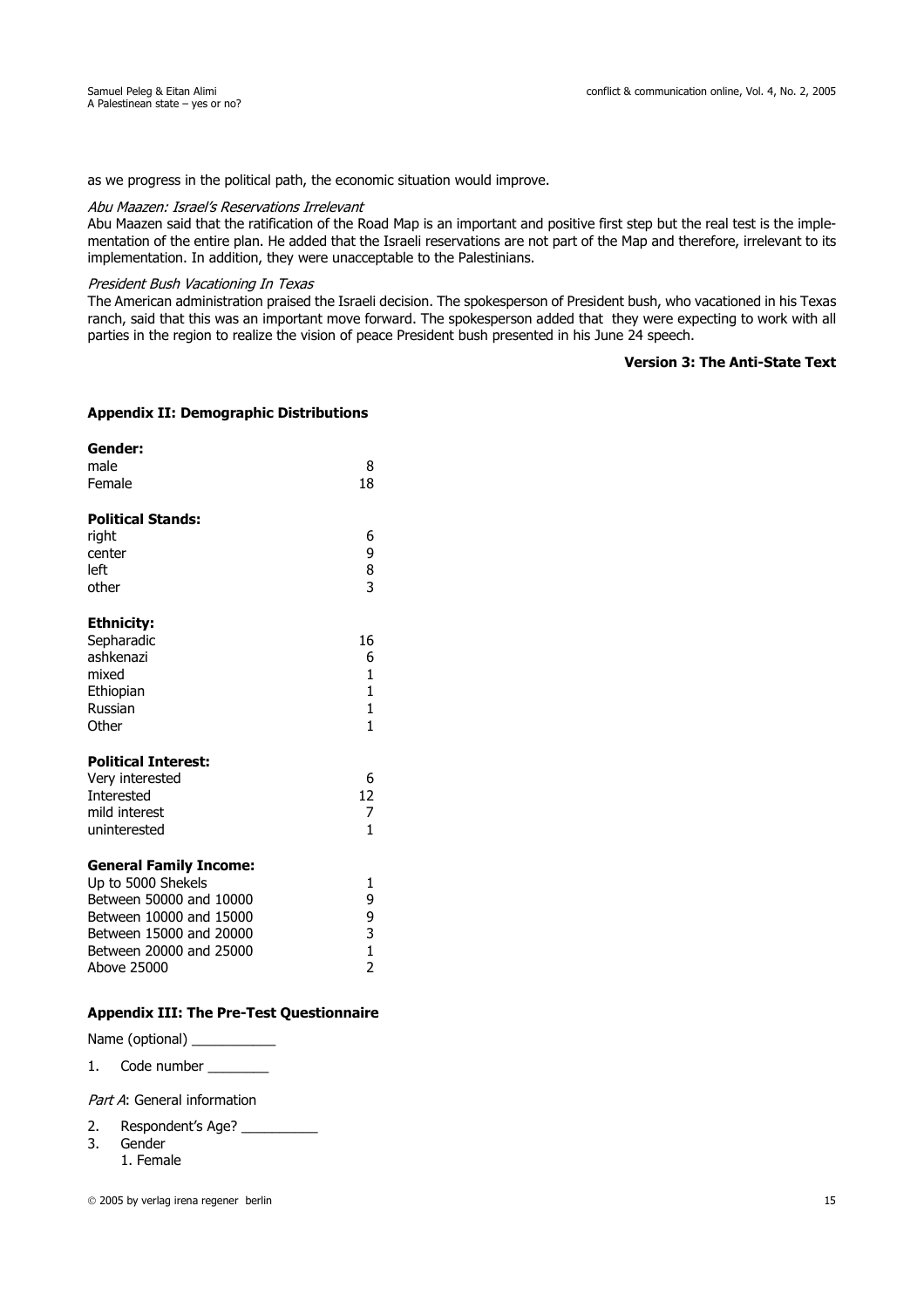2. Male

- 4. How would you define your political views in issues of foreign and defense policies?
	- 1. Extreme right
	- 2. Right
	- 3. Center
	- 4. Left
	- 5. Extreme left
	- 9. Irrelevant
- 5. Place of domicile?
	- 1. Golan
	- 2. Galilee
	- 3. Haifa and vicinity
	- 4. Israel valley
	- 5. Jerusalem and vicinity
	- 6. Gush Dan
	- 7. Negev
	- 8. Arava
	- 9. Coast plane
	- 10. Gaza Strip
	- 99. Other
- 6. Ethnic identity?
	- 1. Sephardic
	- 2. Ashkenazi
	- 3. Mixed
	- 4. Ethiopian
	- 5. Russian
	- 6. Israeli-Palestinian
	- 9. Other \_\_\_\_\_\_\_\_\_\_\_\_\_\_\_\_\_\_\_\_\_\_
- 7. Family global income (NIS)?
	- 1. Up to 5,000
	- 2. 5,000 to 10,000
	- 3. 10,000 to 15,000
	- 4. 15,000 to 20,000
	- 5. 20,000 to 25,000
	- 6. Above 25,000
- 8. Would you consider your personal Beliefs as?
	- 1. Traditional
	- 2. Secular
	- 3. Religious
- 9. Academic year?
	- 1. First year
		- 2. Second year
		- 3. Third Year
		- 9. Other

Part B: Before you are various questions meant to assess the level of your sociopolitical involvement and interest. For the purpose of our research we chose to focus on the Palestinian Israeli conflict as a representing sociopolitical issue.

10. To your opinion, is it important to be up to date with social and political issues?

- 1. Highly important
- 2. Important
- 3. To a certain degree
- 4. Slightly important
- 5. Not important
- 11. What is your major source of information on social and political issues?
	- 1. Print media
		- 2. Electronic media
		- 3. Face-to-face communication
		- 9. Other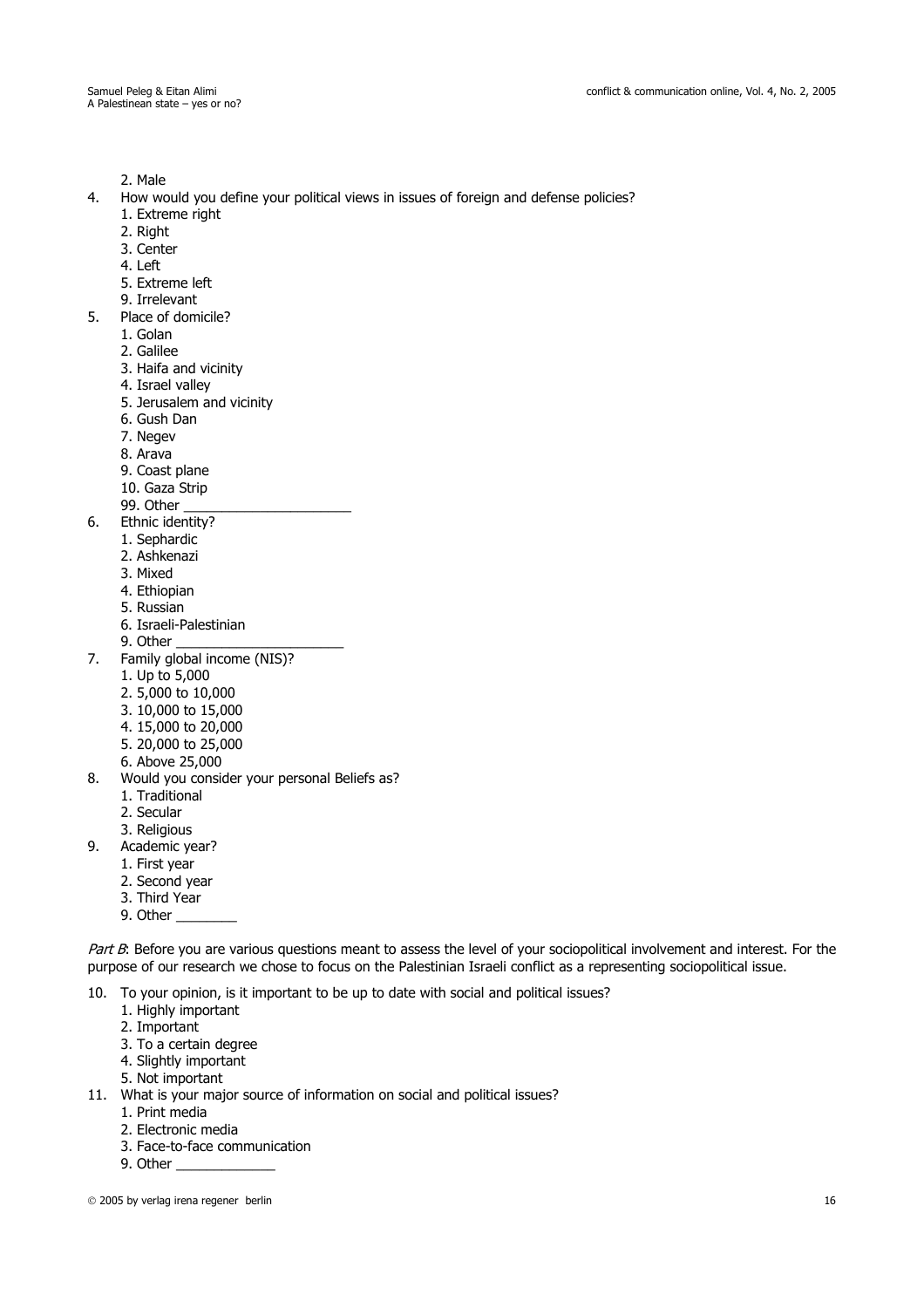|                              | More than 3 times   Once or twice | <b>IOne time</b> | Not at all | <b>No answer</b> |
|------------------------------|-----------------------------------|------------------|------------|------------------|
| 12. Demonstration            |                                   |                  |            |                  |
| 13. Protest rally            |                                   |                  |            |                  |
| 14. Philanthropy             |                                   |                  |            |                  |
| 15. Community volunteering 1 |                                   |                  |            |                  |

Of the various types of social and political activities, please state their relevancy to yourself during the last twelve months

16. Did you vote in the last national election?

1. Yes

2. No

9. No answer

Below are a number of positions on the Israeli Palestinian conflict regarding which you are aked to note the extent of your agreement:

|                                                                                        | Strongly<br>approve | Approve        | Approve/<br>Disapprove | Disapprove     | Strongly<br>disapprove | No answer |
|----------------------------------------------------------------------------------------|---------------------|----------------|------------------------|----------------|------------------------|-----------|
| 17. The "right of return" is the<br>core of the conflict                               | 1                   | 2              | 3                      | $\overline{4}$ | 5                      | 9         |
| 18. A final agreement is prefer-1<br>able over an interim agree-<br>ment               |                     | 2              | 3                      | $\overline{4}$ | 5                      | 9         |
| 19. No necessary link between<br>economic growth and political<br>settlement           |                     | 2              | 3                      | 4              | 5                      | 9         |
| 20. Returning to the 1967<br>borders will enable a stable<br>resolution                | $\mathbf{1}$        | $\overline{2}$ | 3                      | $\overline{4}$ | 5                      | 9         |
| 21. Palestinians are incapable<br>of handling their own affairs                        |                     | $\overline{2}$ | 3                      | 4              | 5                      | 9         |
| 22. Palestinian territorial conti-11<br>nuity is not a threat to Israel                |                     | $\overline{2}$ | 3                      | $\overline{4}$ | 5                      | 9         |
| 23. No resemblance between<br>Israeli 1948 war of indepen-<br>dence and the Intifada   | $\mathbf{1}$        | 2              | 3                      | $\overline{4}$ | 5                      | 9         |
| 24. Resolution to the conflict<br>will come about only through<br>political settlement | $\mathbf{1}$        | $\overline{2}$ | 3                      | $\overline{4}$ | 5                      | 9         |
| 25. The Palestinian Israeli con-11<br>flict is Religious in essence                    |                     | $\overline{2}$ | 3                      | $\overline{4}$ | 5                      | 9         |
| 26. The "Eretz Israel" vision is<br>no more relevant                                   | $\mathbf{1}$        | 2              | 3                      | $\overline{4}$ | 5                      | 9         |